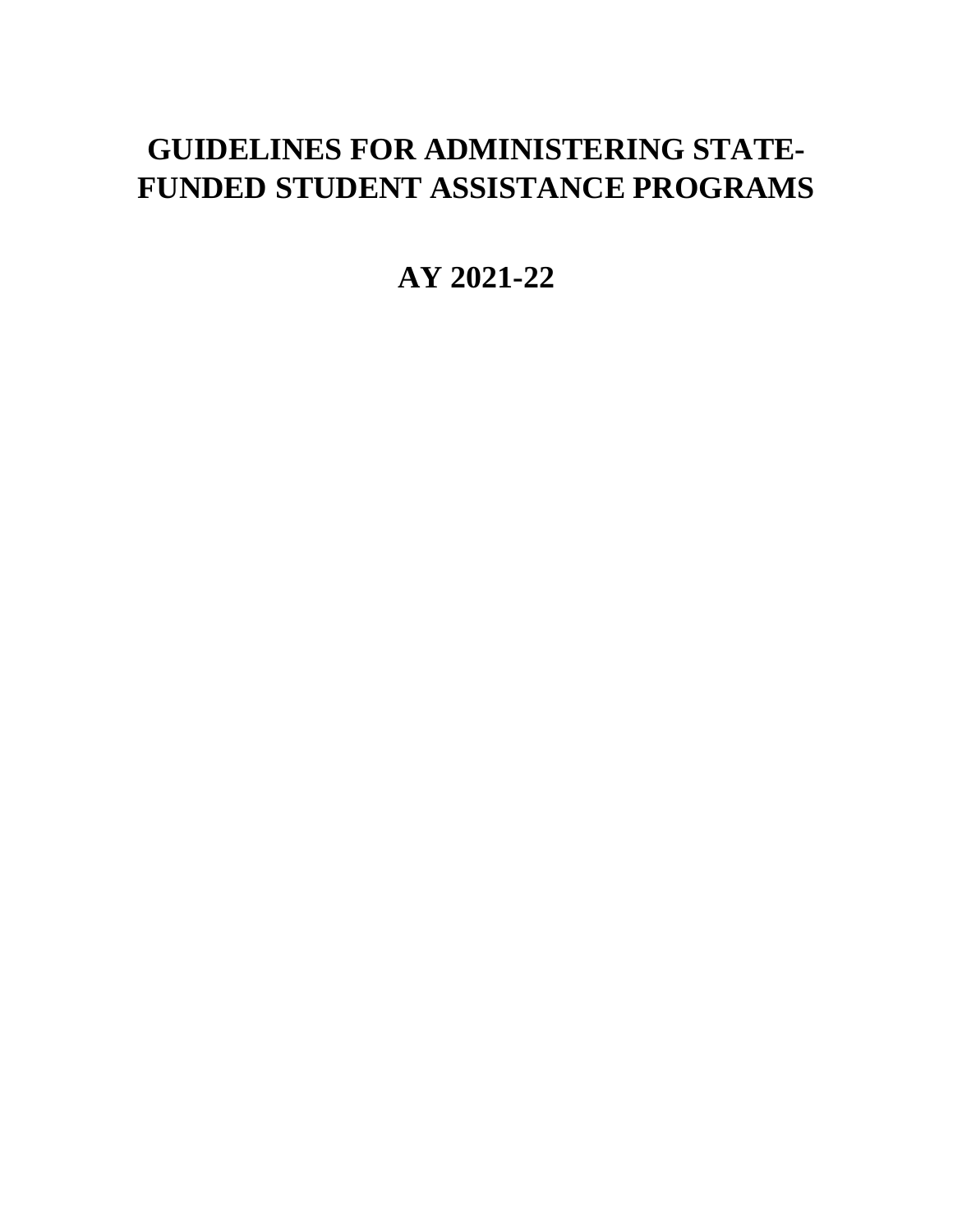## **CONTENTS**

<span id="page-1-0"></span>

| 1.00  |                                                             |  |
|-------|-------------------------------------------------------------|--|
| 2.00  |                                                             |  |
| 3.00  | <b>GENERAL ADMINISTRATION OF STATE-FUNDED FINANCIAL AID</b> |  |
| 4.00  |                                                             |  |
| 5.00  |                                                             |  |
| 6.00  |                                                             |  |
| 7.00  |                                                             |  |
| 8.00  |                                                             |  |
| 9.00  |                                                             |  |
| 10.00 |                                                             |  |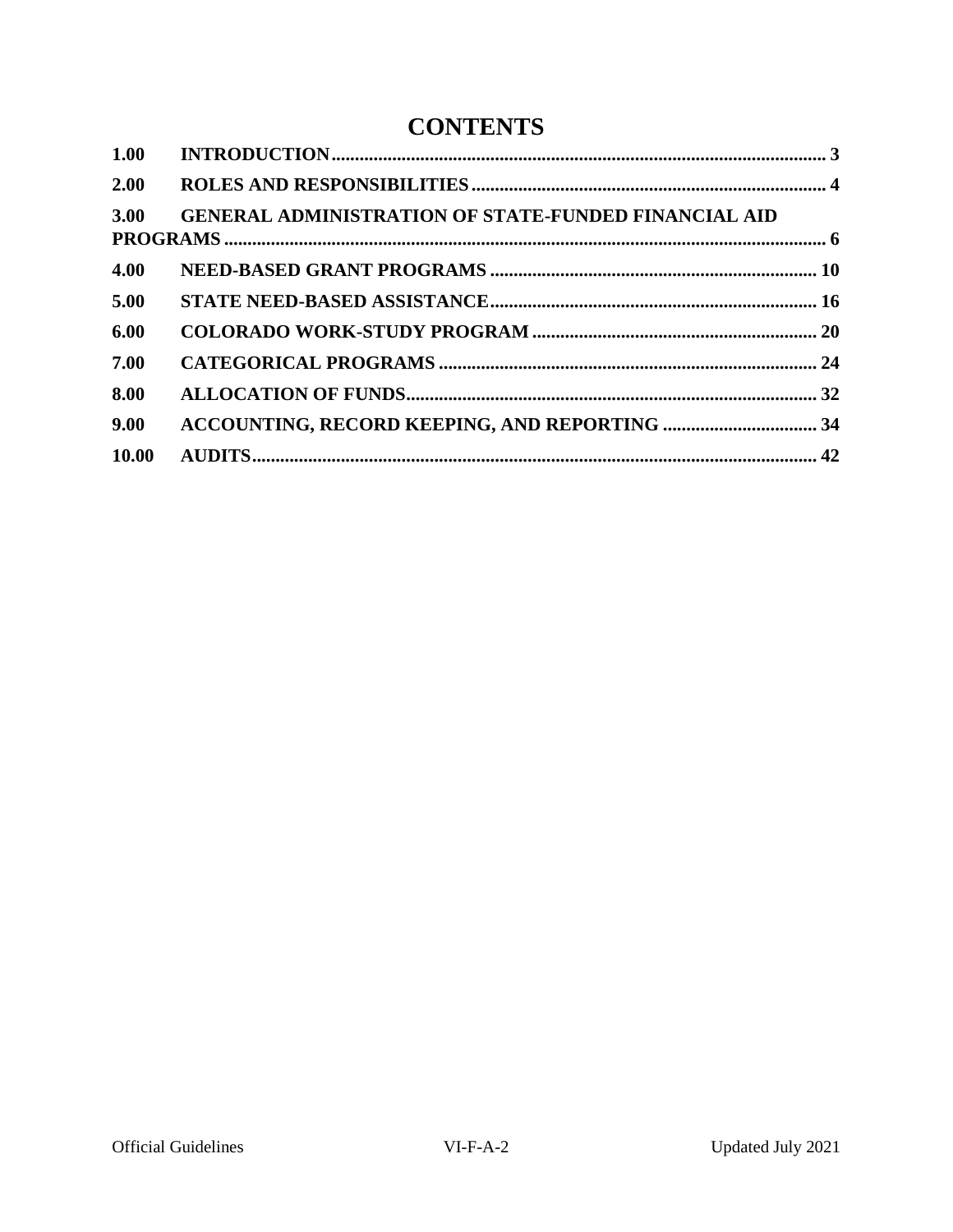## **1.00 INTRODUCTION**

The primary purpose of these Guidelines is to clarify the expectations of the Department of Higher Education (DHE or the Department) for the administration of state-funded student assistance programs and provide a reference guide for setting institutional procedures.

The General Assembly conferred the authority to establish financial aid policies to the Department of Higher Education. DHE policies delegate the responsibility for establishing procedures to the institutions. Consequently, institutions must develop and maintain written policies and procedures, consistent with state policy and federal statutes and publicize them to inform students about the availability and conditions of state-funded financial aid programs.

The DHE guidelines will be subject to regular update, revision, and improvement. Accordingly, they will be reviewed annually, and necessary changes made to clarify intent, to implement policy revisions, to update annual data, and to incorporate new statutory provisions. They are posted on DHE's ["Financial Aid for Educators and Administrators"](https://highered.colorado.gov/financial-aid-for-educators-administrators) web page. Institutions should download the information as needed.

During the 2010 legislative session, the passage of SB 10-003 created financial aid flexibility for public institutions and non-profit private institutions beginning in the 2011- 2012 academic year. Institutions eligible for financial aid flexibility shall administer a financial assistance program according to policies and procedures established by the governing board of the institution that align with state statute (C.R.S. §23-3.3-102, (3)).

**All institutions that participate in the state funded financial aid programs must continue to comply with the guidance in sections nine (Accounting, Record Keeping, and Reporting) and ten (Audits) to remain eligible for participation.**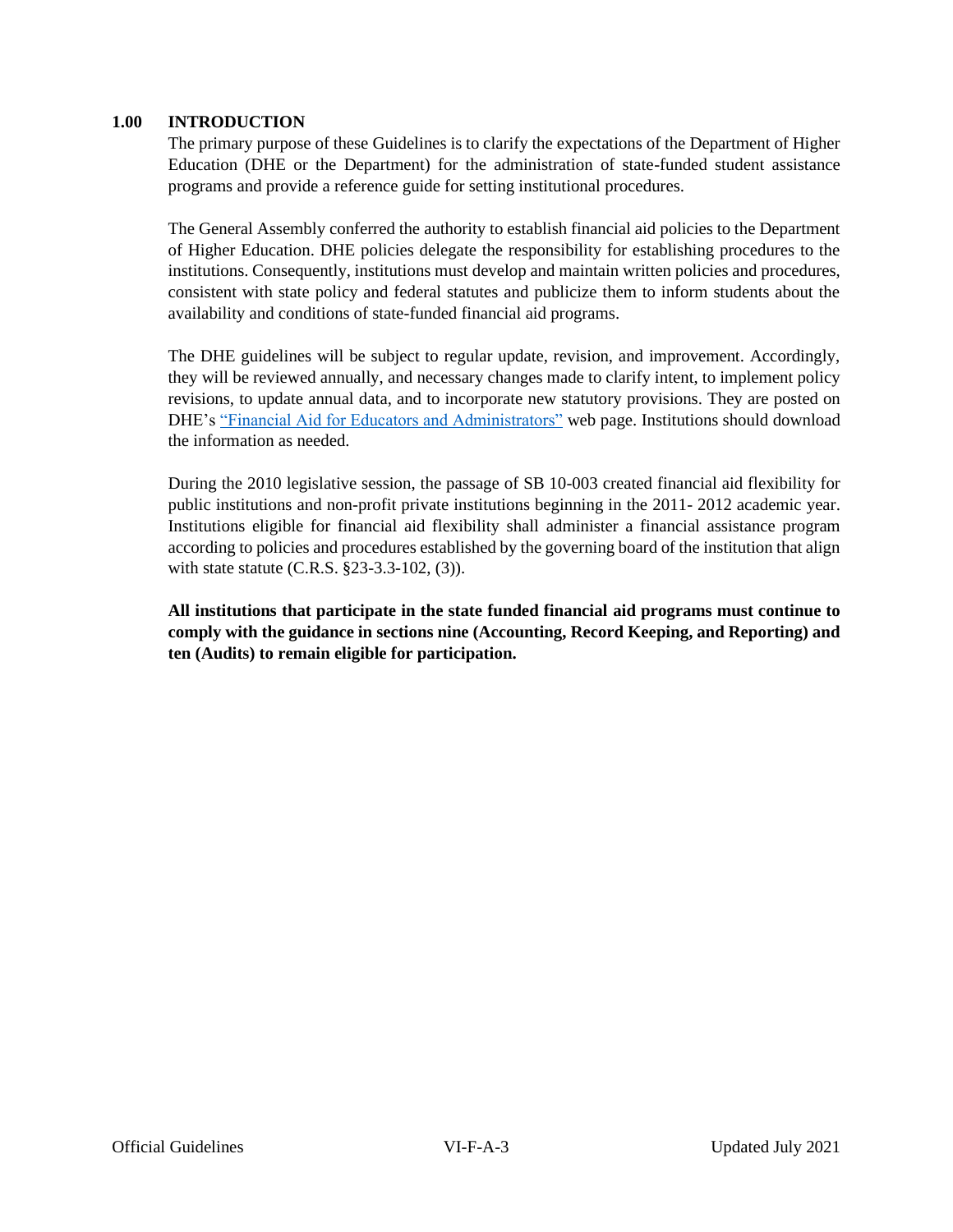## <span id="page-3-0"></span>**2.00 ROLES AND RESPONSIBILITIES**

#### **2.01 Purpose**

The primary purposes of state-funded student financial aid are to provide financial resources to students who would otherwise be unable to pursue postsecondary education and to recognize and recruit outstanding students.

#### **2.02 Administrative Roles and Responsibilities**

The responsibility for appropriate use of state-funded student assistance rests with the chief executive officer of the institution. For administrative purposes the chief executive officer may delegate the responsibilities for the following functions:

- establishment of packaging policies and procedures;
- coordination of financial aid operations at the institution;
- selection of recipients for student assistance programs;
- authorization of payment for student assistance programs;
- disbursement of awards;
- maintenance of program records for student assistance programs;
- maintenance of accounting records;
- required reporting; and
- establishment of level of expenditures in grant, merit, fellowship, and work-study programs.

The designation of responsibility must accomplish a separation of program and fiscal functions. It is recommended that the chief executive officer designate the financial aid director to have responsibility for coordination of selection of all student assistance recipients; authorization of payment; maintenance of program records, undergraduate programs; and establishment of level of expenditures. It is further recommended that the chief executive officer designate the fiscal officer or business manager to have responsibility for disbursement of awards and maintenance of accounting records. Institutions are expected to administer the programs in accordance with the [Statement of Ethical Principles by the National Association of Student Financial Aid](https://www.nasfaa.org/Statement_of_Ethical_Principles)  [Administrators,](https://www.nasfaa.org/Statement_of_Ethical_Principles) as follows:

## *NATIONAL ASSOCIATION OF STUDENT FINANCIAL AID ADMINISTRATORS STATEMENT OF ETHICAL PRINCIPLES*

#### *Financial aid administrators shall:*

#### *Advocate for students*

- *Remain aware of issues affecting students and continually advocate for their interests at the institutional, state and federal levels.*
- *Support federal, state and institutional efforts to encourage students, as early as the elementary grades, to aspire to and plan for education beyond high school.*

## *Manifest the highest level of integrity*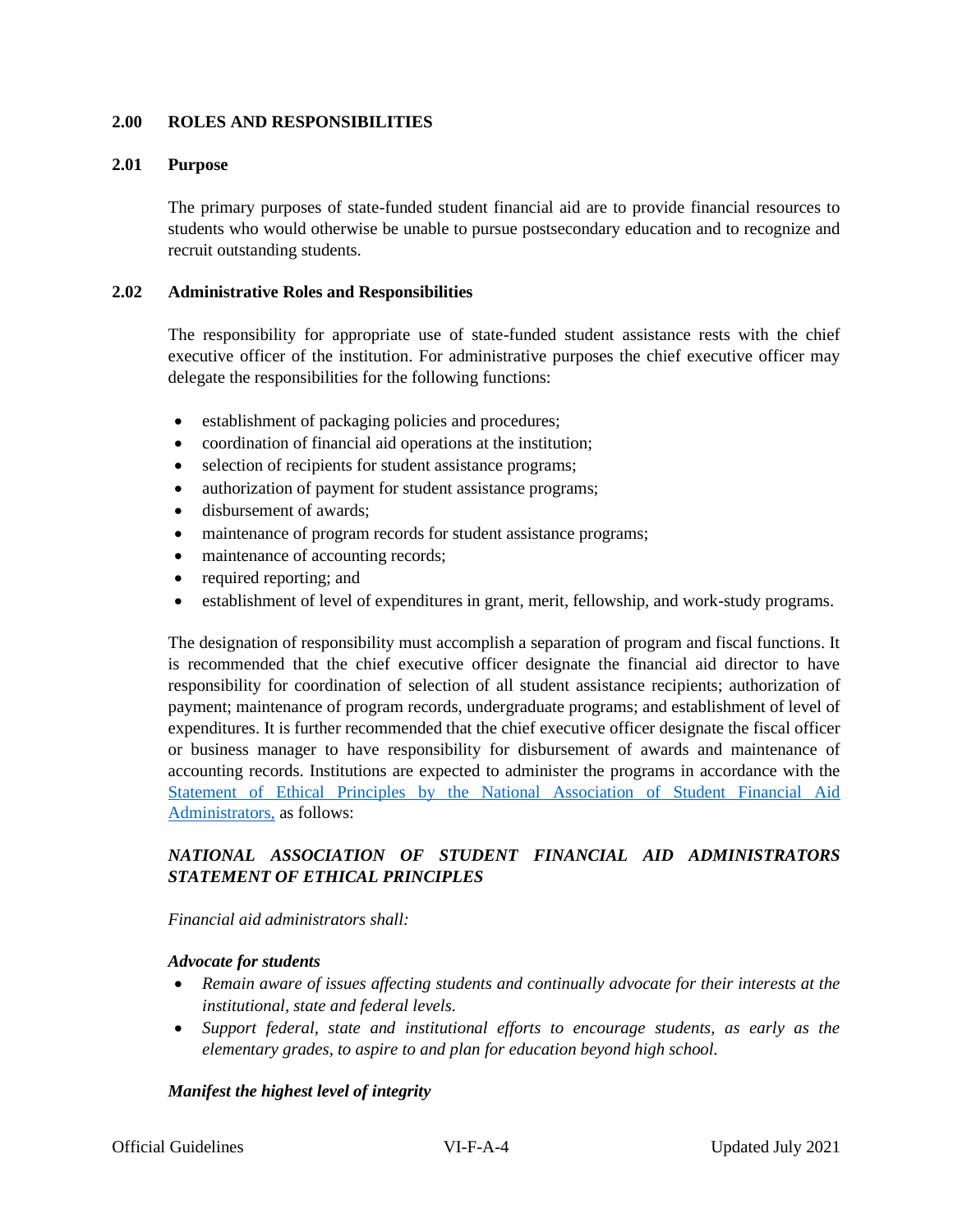- *Commit to the highest level of ethical behavior and refrain from conflict of interest or the perception thereof.*
- *Deal with others honestly and fairly, abiding by our commitments and always acting in a manner that merits the trust and confidence others have placed in us.*
- *Protect the privacy of individual student financial records.*
- *Promote the free expression of ideas and opinions, and foster respect for diverse viewpoints within the profession.*

## *Support student access and success*

- *Commit to removing financial barriers for those who want to pursue postsecondary learning and support each student admitted to our institution.*
- *Without charge, assist students in applying for financial aid funds.*
- *Provide services and apply principles that do not discriminate on the basis of race, gender, ethnicity, sexual orientation, religion, disability, age, or economic status.*
- *Understand the need for financial education and commit to educate students and families on how to responsibly manage expenses and debt.*

## *Comply with federal and state laws*

- *Adhere to all applicable laws and regulations governing federal, state, and institutional financial aid programs.*
- *Actively participate in ongoing professional development and continuing education programs to ensure ample understanding of statutes, regulations, and best practices governing the financial aid programs.*
- *Encourage colleagues to participate in the financial aid professional associations available to them at the state, regional, or national level and offer assistance to other aid professionals as needed.*

## *Strive for transparency and clarity*

- *Provide our students and parents with the information they need to make good decisions about attending and paying for college.*
- *Educate students and families through quality information that is consumer-tested when possible. This includes (but is not limited to) transparency and full disclosure on award notices.*
- *Ensure equity by applying all need-analysis formulas consistently across the institution's full population of student financial aid applicants.*
- *Inform institutions, students, and parents of any changes in financial aid programs that could affect their student aid eligibility.*

## *Protect the privacy of financial aid applicants*

- Ensure that student and parent private information provided to the financial aid office by *financial aid applicants is protected in accordance with all state and federal statutes and regulations, including FERPA and the Higher Education Act, Section 483(a)(3)(E) (20 U.S.C. 1090).*
- *Protect the information on the FAFSA from inappropriate use by ensuring that this information is only used for the application, award, and administration of aid awarded under Title IV of the Higher Education Act, state aid, or aid awarded by eligible institutions.*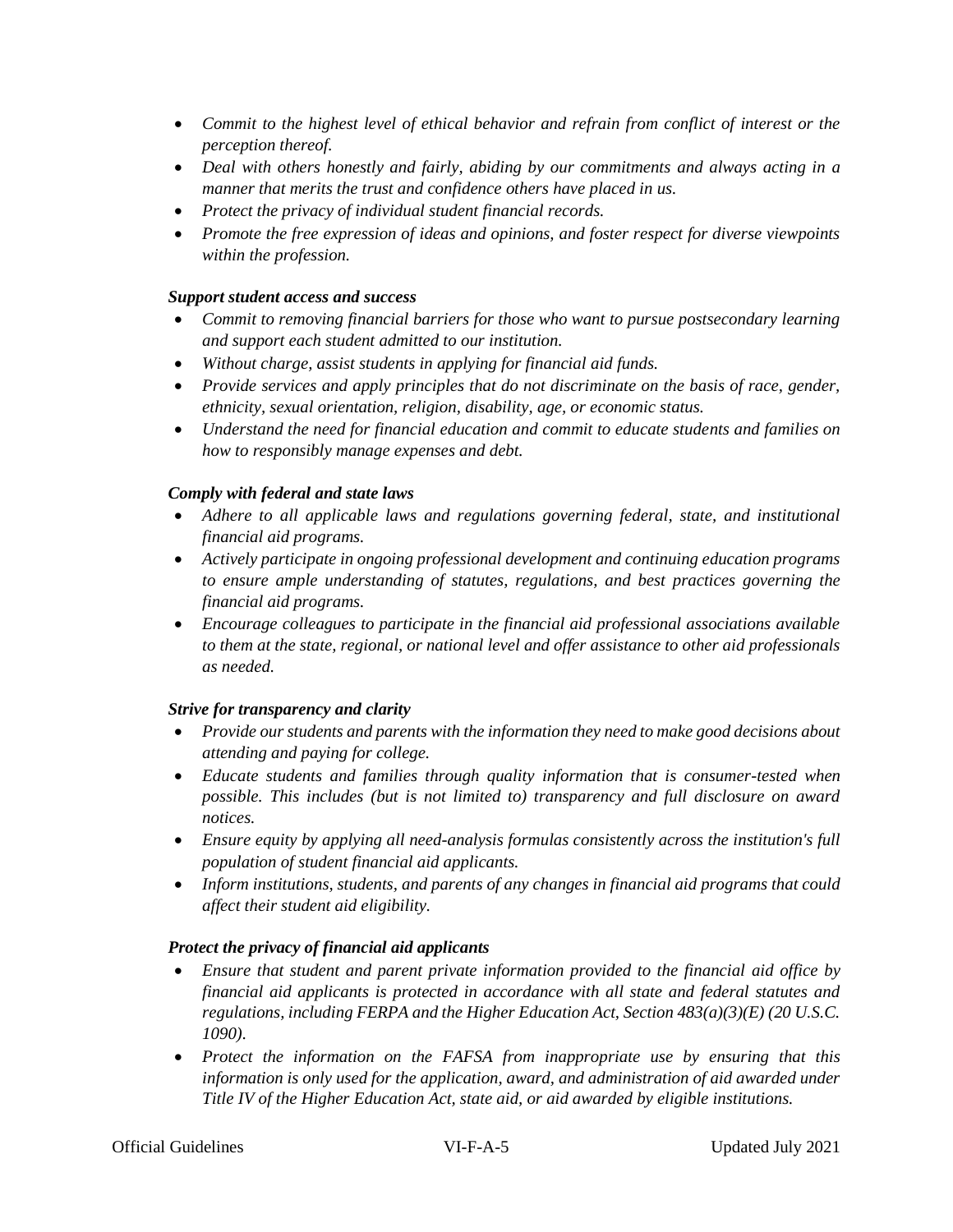## <span id="page-5-0"></span>**3.00 GENERAL ADMINISTRATION OF STATE-FUNDED FINANCIAL AID PROGRAMS**

## **3.01 Nondiscrimination**

No student may be excluded from participation in any state-funded student assistance program on the basis of gender, race, color, age, religion, national origin, marital status, or handicap.

## **3.02 Financial Aid Satisfactory Academic Progress**

Standards of Financial Aid Satisfactory Academic Progress must be met if students are to receive state-funded student assistance. A policy must be established and implemented at each institution. Standards shall include at least the following:

- the cumulative grade point (or academic status) which must be maintained to continue to be eligible for state-funded student assistance and/or the grade point (or academic status if grade point is not calculated for the program) which must be achieved each term;
- the number or percentage of hours attributable toward a degree or certificate which must be completed each term or academic year to be eligible for state-funded student assistance;
- the maximum number of hours or terms beyond which a student may not be supported by state-funded student aid, but for undergraduate students, not to exceed a maximum of 150% of the program's undergraduate graduation requirements, or the maximum defined by institutional policy, if more restrictive;
- the penalties for failure to achieve the above standards, including whether or not a probationary period is allowed, the process for removal of the penalty and reinstatement to full eligibility, and the process to appeal any penalty or decision concerning continuation of aid;
- the procedures and timetable used to monitor each applicant/recipient's academic standing and progress; and
- the policies and procedures for monitoring repeated courses, remedial courses, and the treatment of any incremental measurement requirements.

The Standards of Financial Aid Satisfactory Academic Progress policy may specify each of these factors or may make reference to the institution's regular academic progress policy for these requirements. The minimum standard for all state-funded programs shall be the same as that established for all federally-funded student aid programs. Higher standards may be written for nonneed-based state programs.

## **3.03 Return of Funds Upon Student Withdrawal**

The institution must establish an institutional refund policy that calculates the return of Federal funds according to federal policy and determines a distribution of non-Title IV financial aid funds (Institutional and State) in a manner that serves the best interest of the institution's students.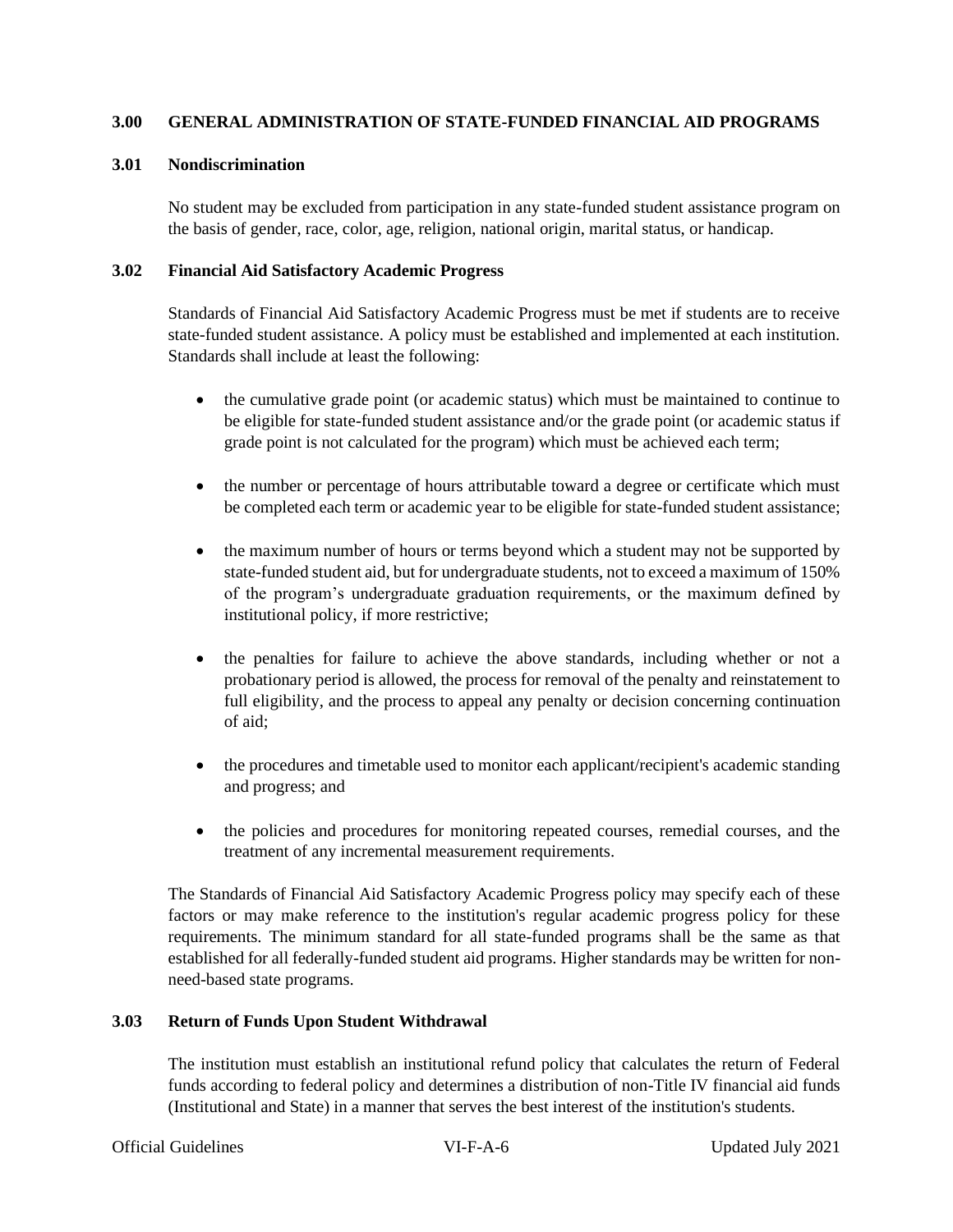## **3.04 Institutional Financial Aid Advisory Committee**

The institution should establish a financial aid advisory committee whose duties include, but are not necessarily limited to, advising the financial aid director concerning policy issues.

## **3.05 Appeal Procedure**

The institution should identify a procedure by which students can appeal decisions of the financial aid office. This appeals procedure must not result in a violation of state and/or federal laws, regulations, or policies governing student assistance programs. Information about the procedure should be included in the student consumer information material.

## **3.06 Student Consumer Information Requirements**

The institution shall fully inform enrolled and prospective students who request such information of the opportunity to obtain financial assistance from state-funded programs. The institution must inform financial aid applicants of the penalties for intentionally providing incorrect information. An example of a statement might be:

*Individuals willfully misrepresenting information provided in applying for Colorado student aid funds are subject to penalty of Colorado law.* 

Institutions are to make students aware that the Colorado General Assembly is the source of statefunded student financial assistance including Colorado Student Grant funds, Colorado Graduate Grant, Colorado Work Study program.

## **3.07 Fraud and Abuse**

Institutions are expected to take reasonable measures to prevent both student and institutional fraud or abuse of state-funded student aid programs. Such measures shall include but are not limited to:

- separation of award authorization and disbursement functions;
- collection of supporting documentation;
- establishment of procedures for resolving discrepancies in information submitted in support of an application for state-funded student aid;
- establishment of actions to be taken by the institution if discrepancies are not satisfactorily resolved, including pursuit of civil or criminal legal action if such liability exists.

When DHE staff becomes aware of possible fraud or abuse they will verify the relevant information with institutional financial aid office personnel. If fraud or abuse still appears likely, Department staff will notify the chief executive officer of the institution. Department staff will pursue appropriate civil or criminal legal action. Funds may not be disbursed to a student who has not satisfactorily resolved discrepancies identified by the institution.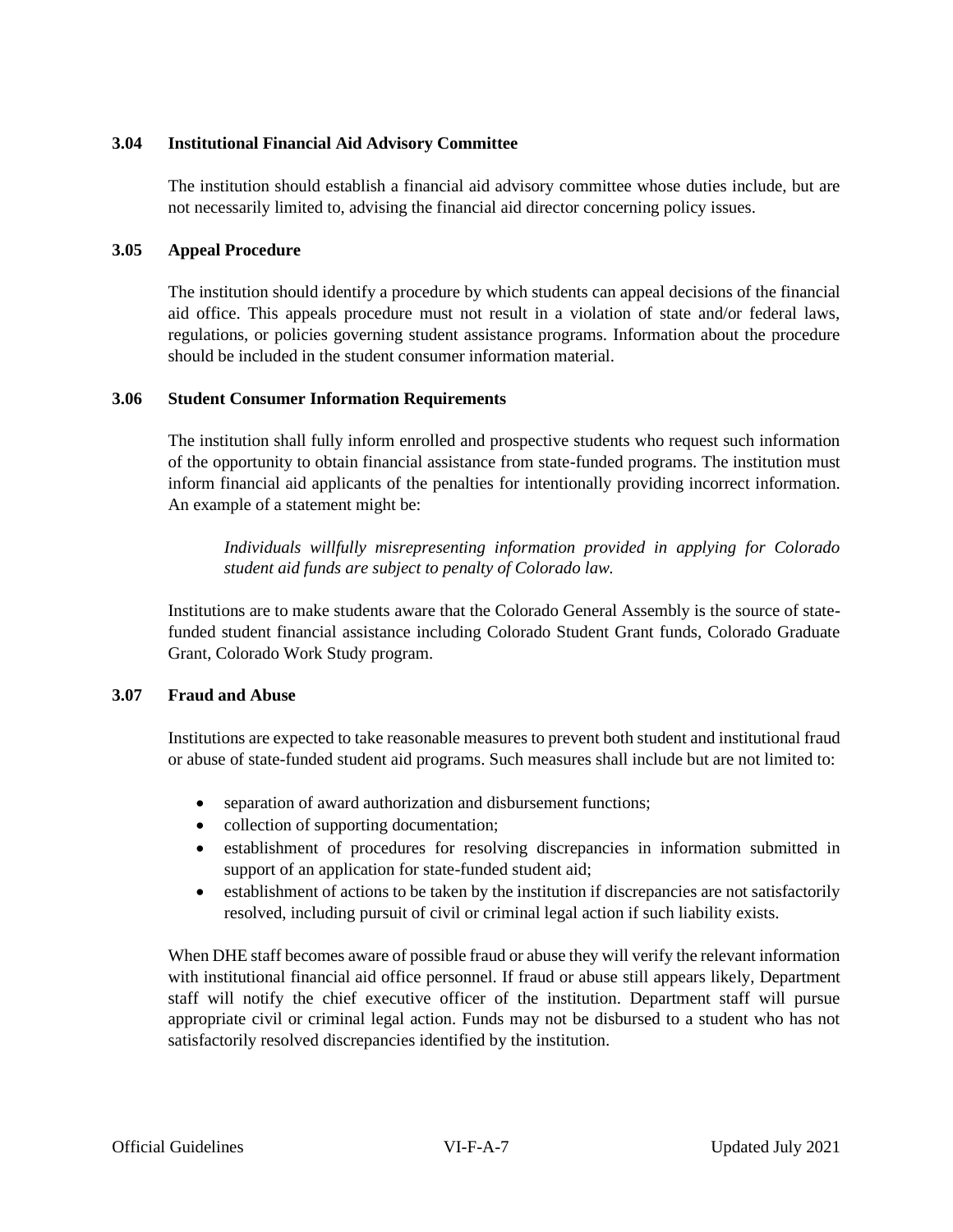## **3.08 Student Eligibility**

The following eligibility criteria must be met; there may be more specific eligibility guidelines stated in specific program sections:

1. Be a citizen or national of the United States, be in the United States for other than a temporary purpose and intend to become a permanent resident according to federal regulations, or be a citizen of the Freely Associated States: the Federated States of Micronesia and the Republics of Palau and the Marshall Islands

2. A student who does not currently have lawful immigration status must have attended high school in Colorado for at least 3 years before graduating from a Colorado high school or before successfully completing a high school equivalency examination, is admitted to a qualifying institution of higher education within 12 months after high school graduation, and has submitted an affidavit stating that the student has applied for lawful presence or will apply as soon as he or she is eligible

3. Be a Colorado resident student

4. Be an undergraduate or graduate student based upon program guidelines (see below)

5. Be enrolled at least half-time, and in an eligible program

6. Be in good standing and demonstrate academic progress according to the institution's published policy regarding Standards of Satisfactory Progress for financial aid purposes

3.08.1 Student Eligibility Exceptions

## *Principal Development Scholarship Fund*

Students who qualify for a principal development scholarship from the department of education, as outlined in 22-9.5-103, C.R.S., are eligible for financial assistance through the student financial assistance programs established in 23-3.3-101 thru 23-3.3-901, C.R.S, if the following criterion is met:

- Person qualifies as an in-state student
- Person is enrolled in institution that is eligible to participate in state student financial assistance programs
- Person is enrolled in an approved program of preparation as defined in section 22- 60.5-120 (8), C.R.S

In addition, Person must meet all other applicable qualifications specific to each student financial assistance program as outlined in these guidelines.

## **3.09 Professional Judgment**

Professional judgment is the authority delegated to the Colorado financial aid administrators to exercise judgment in special circumstances when a student has substantively met the state eligibility parameters but circumstances beyond the student's control make the student technically ineligible for state financial aid. The state relies on the financial aid administrator to make such decisions that are in the best academic interest of the student. Because professional judgment provides limited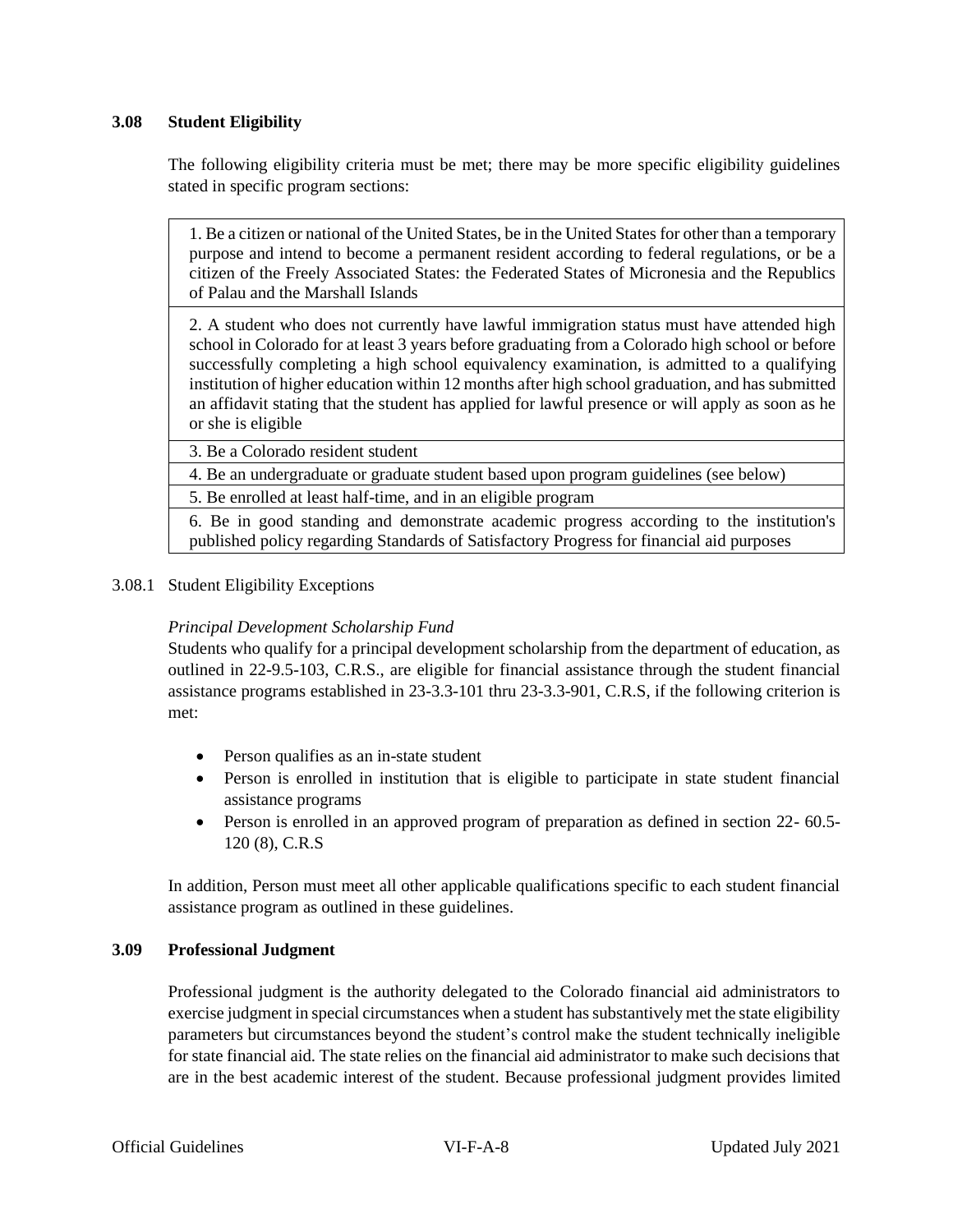flexibility to be exercised only in special circumstances, the financial aid administrator is solely responsible for ruling on the exception and documenting the decision.

## **3.10 Award Limitations (Proprietary Institutions)**

| Program                | Annual Maximum | Annual Minimum <sup>*</sup> |
|------------------------|----------------|-----------------------------|
| Colorado Student Grant |                |                             |
| Level 1**              | \$5,000        | \$1,000                     |
| Level 2                | \$2,500        | \$600                       |
| Level 3                | \$500          | \$300                       |

\* Annual minimums represent full-year awards. Less than full-year awards may be made for amounts less than the stated minimum on a pro-rated basis. \*\*Levels are defined in Section 5.01.03

These amounts for the Colorado Student Grant supplant amounts approved in Commission policy VI-F-5.01.04 on a provisional basis. They are valid through the next year or until Commission approval.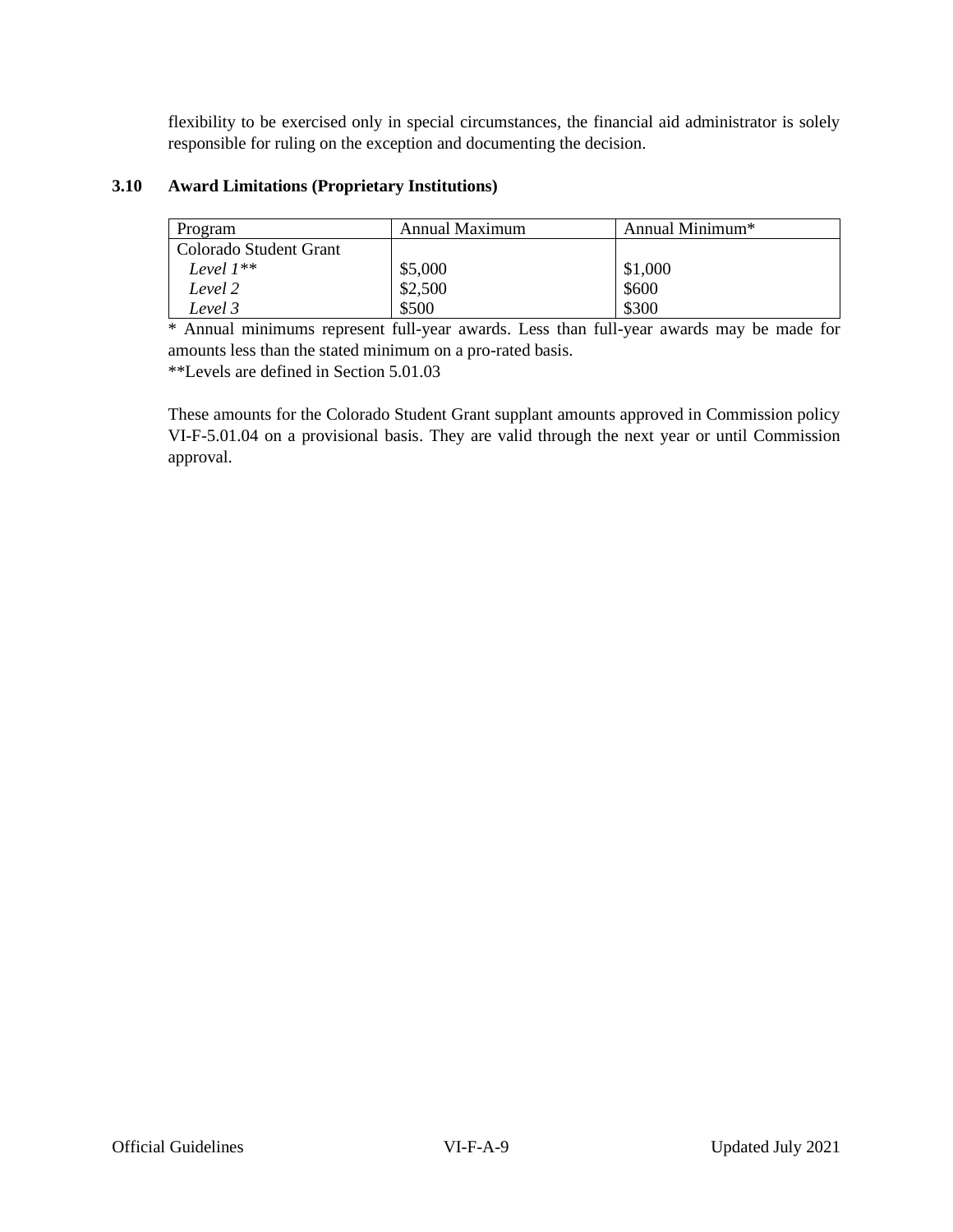## <span id="page-9-0"></span>**4.00 NEED-BASED GRANT PROGRAMS**

#### **4.01 Application Requirements**

All students who are U.S. citizens seeking state-funded need-based assistance must submit a Free Application for Federal Student Aid (FAFSA). For non-citizens, documented financial need must be shown by federal methodology in order to award state-funded need-based aid. Individual higher education institutions may have specific additional requirements.

## **4.02 Student Budgets**

The institution shall establish standard student budgets that reflect the estimated cost of maintaining a reasonable standard of living for the student. The Department establishes parameters each year for the coming academic year. These parameters can be found on the DHE website's ["Financial](https://highered.colorado.gov/financial-aid-for-educators-administrators)  [Aid for Educators and Administrators"](https://highered.colorado.gov/financial-aid-for-educators-administrators) page. They apply to the standard budget used in awarding aid to typical students. Use of budget figures greater than the recommended parameters must be justified by the institution in writing to DHE. An institution may choose to impose a lower budget metric by region if the reduction is supported by research.

Budget parameters are established for three basic budget categories:

- Students living with parents
- Students living in institutional housing
- All other students

In each category the following expenses should be set:

Direct Educational Costs

- Tuition and fees
- Books and supplies
- Computer allowance (optional)

Indirect Educational Costs

- Room and board
- Personal expenses
- Transportation
- Health insurance/medical care (if applicable)
- Dependent care costs (if applicable)
- One time cost of obtaining a required first professional license or certificate
- Study abroad program costs
- Disabled student expenses
- Cooperative education program costs
- Loan fees for students receiving student loans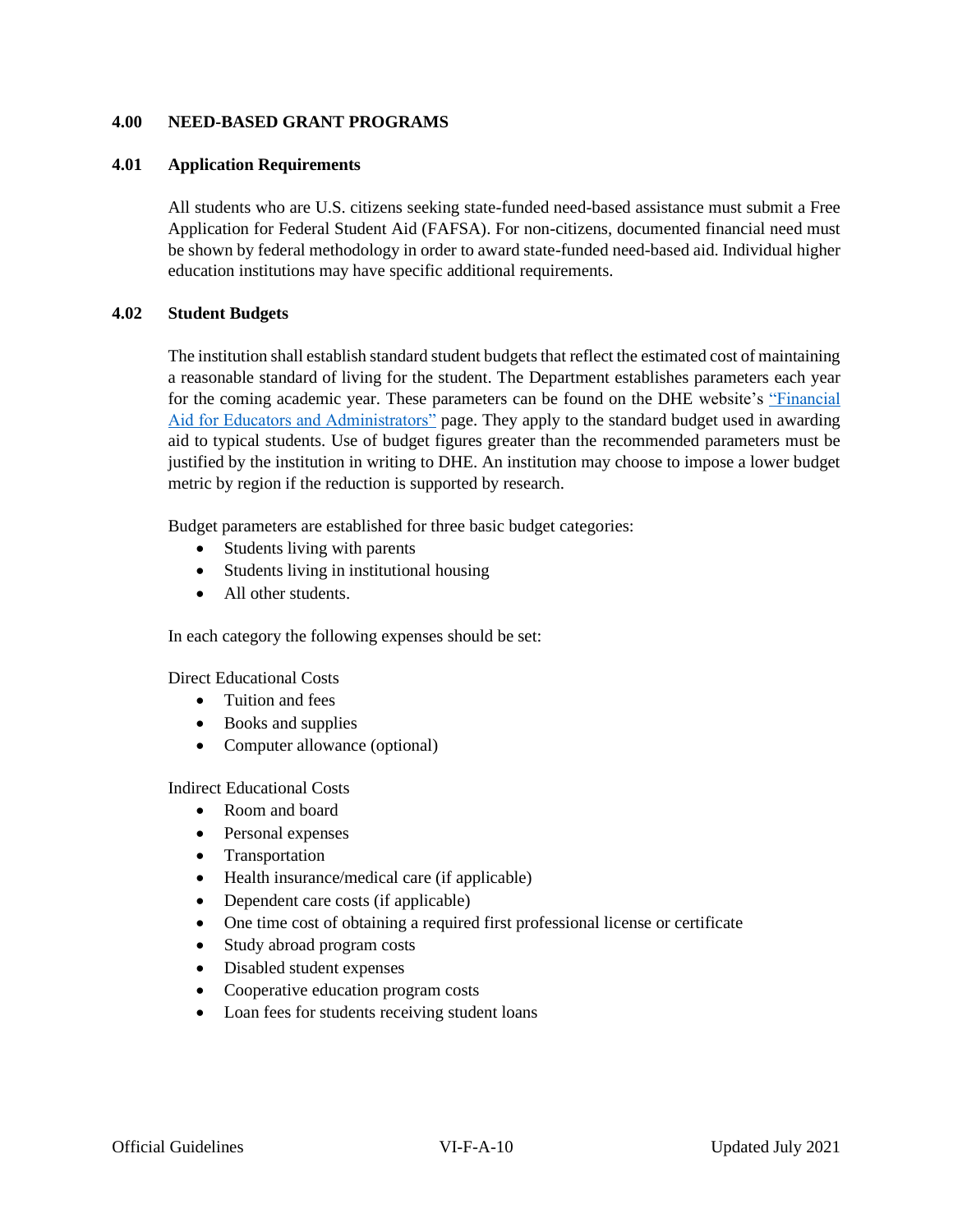#### Direct Educational Costs:

#### *Tuition and Fees*

Institutions may use actual costs or average tuition and fees for undergraduate and graduate budgets. If a school believes its students have unusual costs in any area, those additional costs are to be justified to DHE. Tuition charges in excess of those for regular courses may be considered to be a part of the student's budget for students enrolled in continuing education or consortium courses if the continuing education or consortium courses are required for the student's degree program and are not reasonably available through regular course offerings.

#### *Books and Supplies*

This parameter may be adjusted for students enrolled in programs that have exceptionally high expenses.

#### *Computer Allowance*

The cost of attendance regulations in the federal Higher Education Amendments of 1998 provides for a reasonable allowance for the documented rental or purchase of a personal computer. Institutions may include in their student budget an allowance for documented rental or purchase of a student computer.

## Indirect Educational Costs:

#### *Room and Board*

The parameter for students living in institutional housing proposes to use actual cost of the housing contract as the housing and food components of the budget. This assumes that the contract covers 36 weeks and provides 20 meals per week. Additional allowances may appropriately be made if the contract covers fewer weeks or meals or includes more meals.

The housing allowance for single students living off-campus is intended to cover one-half of the rent for a modest two-bedroom apartment. If a student is living at home, rent-free with either a parent or friend, DHE establishes a modified living expense parameter to cover the cost of meals and incidentals.

#### *Personal Expenses*

The allowance for personal costs does not change according to the housing situation. It is intended to cover the cost of recreation, clothing, toiletries, laundry, life insurance, and recreational transportation.

#### *Transportation*

Local transportation costs for students living on campus are minimal. The allowance is intended to cover an annualized cost of using public transportation, or minimal costs of the operation of an automobile in rural areas.

Institutions may choose to individualize their local transportation allowance for students living with parents or in off-campus housing and provide up to 20 cents per mile.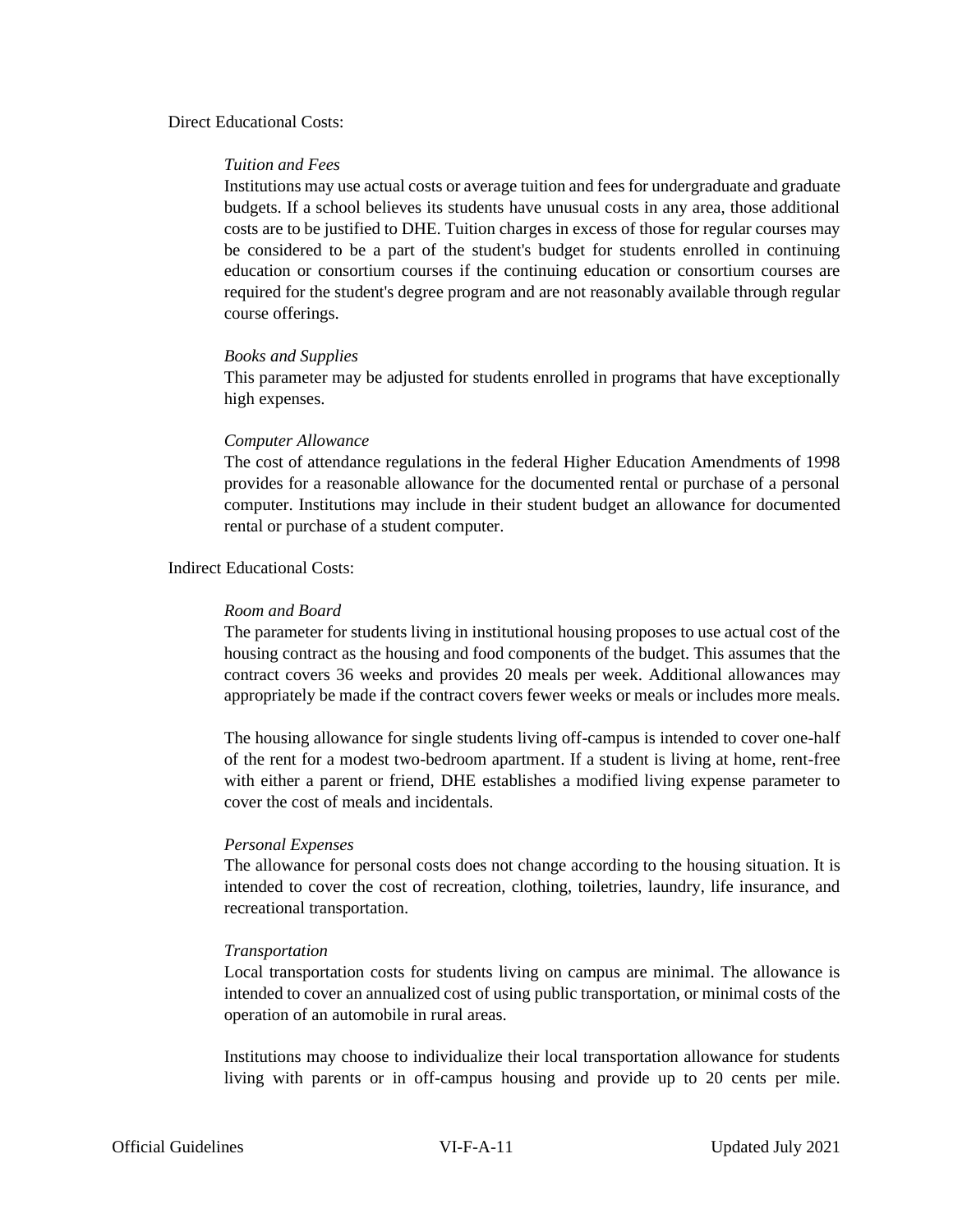Institutions using this option should exclude the transportation allowance contained in the standard living budgets.

Institutions are strongly urged to individualize non-local transportation costs by establishing different allowances for students whose permanent home is in different parts of the state or country. To the extent feasible, those differences should be recognized in budgets. The allowance is intended to finance two round trips home per year.

#### *Health Insurance/Medical Care*

Institutions that do not have health insurance or medical care funded through mandatory student fees may increase the student living budgets if it verified. The amount should not exceed the amount stated in the parameters.

#### *Dependent Care*

Actual cost is allowed up to a maximum as stated in the parameters.

## *Professional License or Certificate*

Allowance for the one-time direct costs of obtaining a first professional license or certificate for students enrolled in a program requiring such professional licensure or certification. Cost must be incurred during and not after period of enrollment.

#### *Study Abroad Program Costs*

Reasonable costs associated with study abroad program approved for credit by the student's home institution.

## *Disabled Student Expenses*

Expenses may include costs for special services, personal assistance, transportation, equipment, and supplies reasonably incurred and not provided by other agencies.

## *Cooperative Education Program Costs*

Reasonable costs associated with student engagement in a work experience through a cooperative education program.

#### *Loan Fees for Students Receiving Student Loans*

Actual or estimated cost of required fees assessed on Federal or nonfederal student loans.

## *Exceptions*

The existence of a standard budget does not eliminate the need for the use of professional judgment in exceptional cases. Individual students who document higher costs for nondiscretionary expenses recognized by the financial aid office may have their budgets increased. Examples of such expenses are: court-ordered expenditures, costs relating to a handicap or medical condition, or required books and supplies.

It is recommended that a process be established that would identify cases representing radical departure from normal policy and provide for review of such cases by more than one person. In all cases, documentation of the basis for any exception must be maintained in the student's record.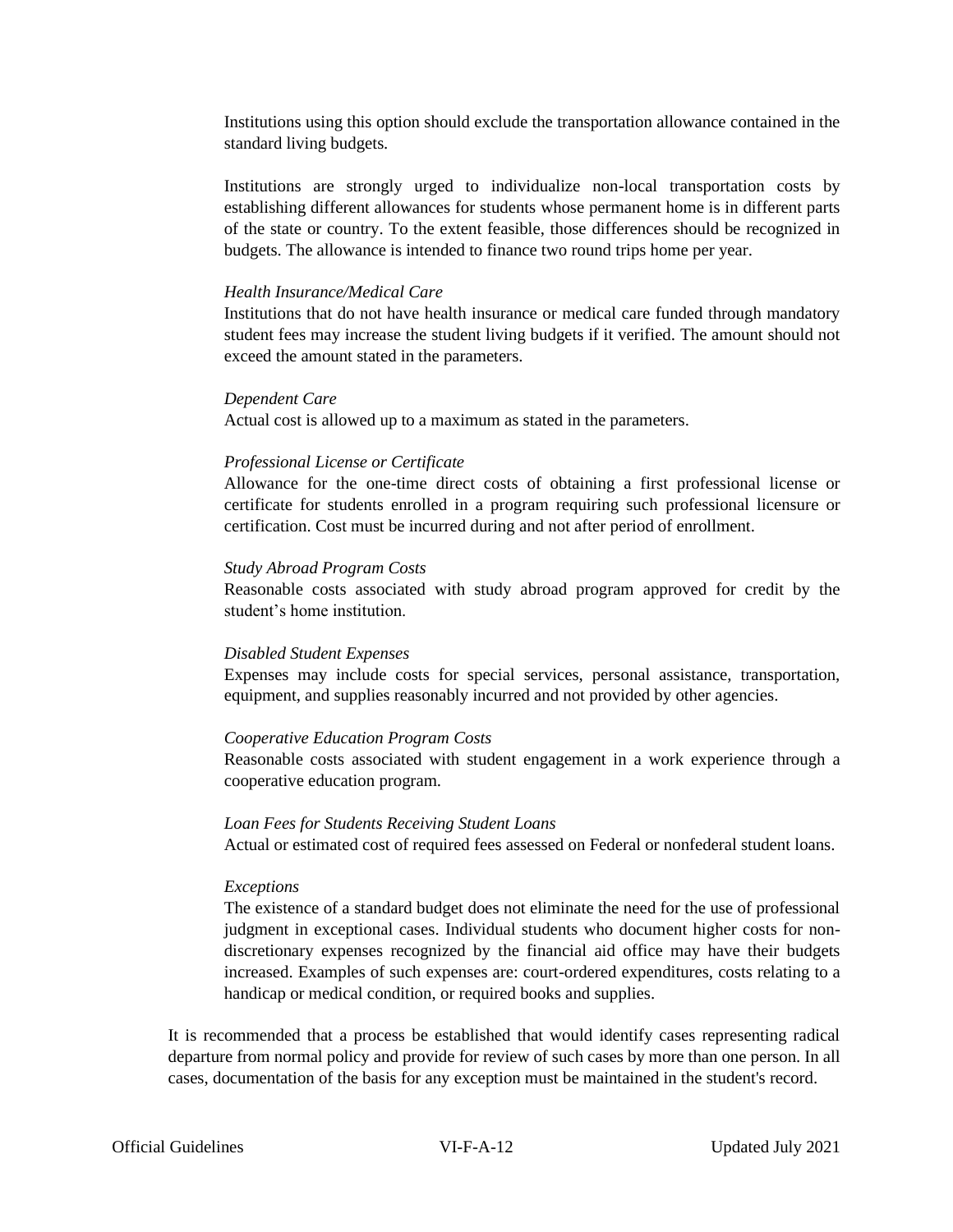## **4.03 Student Resources**

The Federal Needs Analysis Methodology specified in federal law is the system to be used in evaluating student and family resources. Institutions are responsible for inclusion of all resources which institutions themselves make available to the student, or about which they know, or have reason to know, or can reasonably anticipate at the time assistance is disbursed to the student.

## **4.04 Packaging Policy**

- Offers of financial aid that include need-based assistance may not exceed documented student need.
- An institution may be unable to fully fund all student need or may choose to leave selected amounts unfunded if allocations are insufficient to meet the full need of all students. Any unmet need should be recognized so the student may obtain outside resources to fund all allowable costs.
- Full cost of attendance should also be recognized to allow the student to obtain as many outside resources as possible to fund all allowable costs.
- An allowance for Federal Pell Grant funds a student may be entitled to receive must be included in the student's financial aid package.
- Awards may not be made to a student who owes a repayment on grants previously received at any institution, or is in default on any loan from a student loan fund at any institution provided for in Public Law 102-325, (Higher Education Amendments of 1992).
- Institutions should establish packaging initiatives based on their intent to provide:
	- full funding to all eligible students
	- full funding to the neediest students
	- partial funding to all eligible students
	- partial funding to the neediest students

In addition, the packaging policy should indicate whether priority is given to any group of students based on entering or continuing status or year in school;

through which programs, and to what maximum amounts, the institution makes awards to less than full-time students. (Priority may be given to full-time students, but part-time students may not be specifically excluded from awards);

the philosophy by which grant, work, and loan are combined in packages of assistance and the maximum total package any one student may receive, recognizing that different policies as to proportions and maximums may exist for different categories of students (for example, lowerdivision vs. upper-division, full-time vs. less-than-full-time).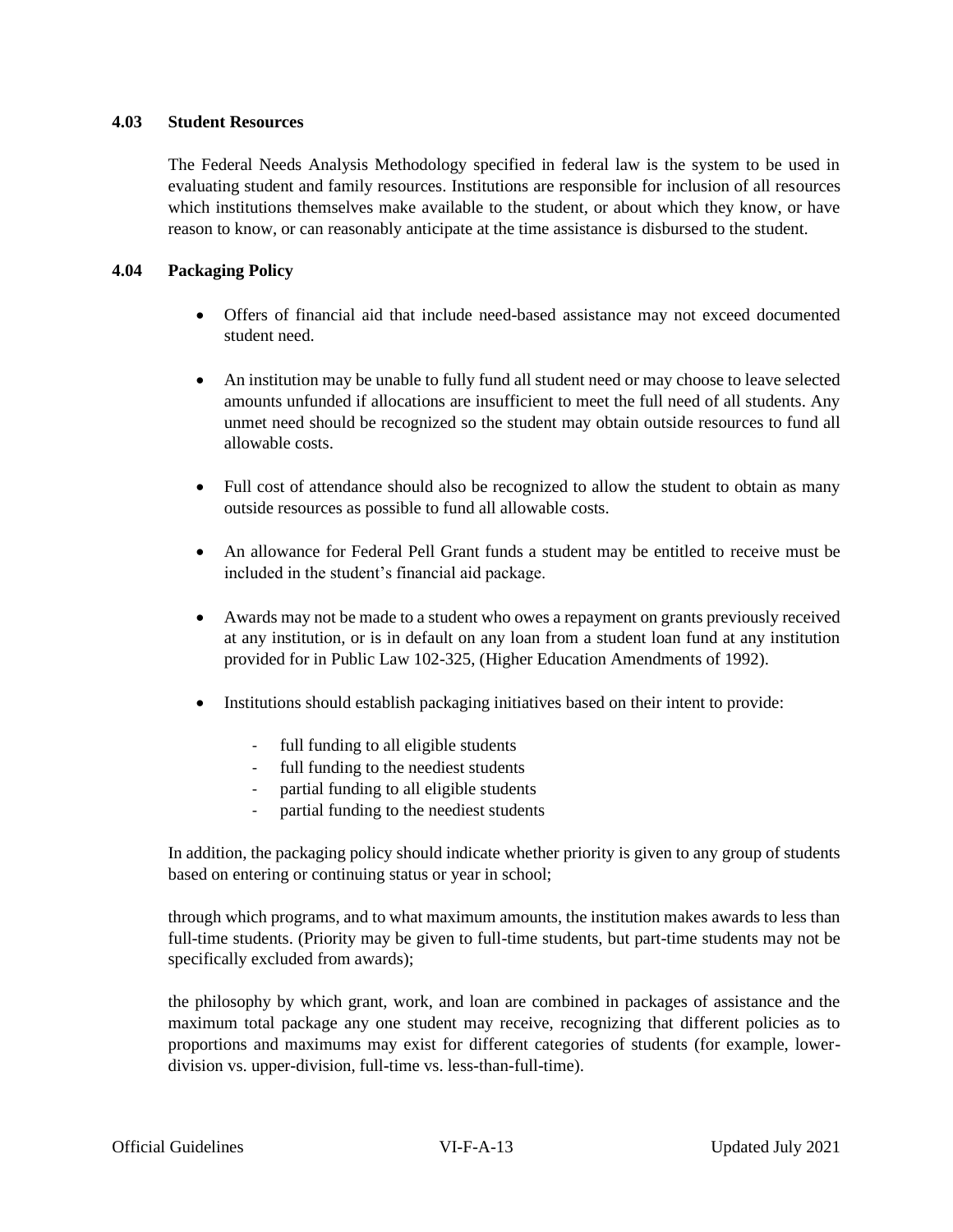#### **4.05 Award Notices**

All students who submit applications for any state-funded student assistance program must be notified of the disposition made of their applications.

Students awarded state-funded student assistance must be notified of:

- the period for which aid is offered;
- the amount of aid offered by program, including the name of each program (acronyms should be avoided);
- the terms and conditions of the award, including the requirements that the student must: comply with the Standards of Satisfactory Academic Progress policy; notify the financial aid office of any changes in financial circumstances;
- their right to decline any portion of their financial aid package.

## **4.06 Award Revisions**

If changes in circumstances create an over award, institutions must attempt to resolve the over award. Examples of resolution techniques are as follows:

Over award revisions should begin with a recalculation of the student's need, giving consideration to reasonable and necessary additional costs of education not anticipated at the time of the award and to all changes in resources.

- The institution may bill the student for repayment of grant disbursements according to the guidelines in Chapter 9.
- If aid still exceeds need, future disbursements of aid and unearned work-study should be adjusted.

If state funding changes after the original award, student awards may need to be revised due to changes in availability in funding levels.

Institutions are required to document any action taken to amend or suspend an award after the initial offer, and to clearly specify the reason for the change. Institutions are encouraged to notify students of the reason for the revision.

## **4.07 Documentation of Applicant-Reported Information**

Institutions are responsible for reviewing applicant-reported information for accuracy, completeness, and reasonableness, for documenting information which they have reason to believe may be questionable, and for resolving significant discrepancies between application information and requested documentation. Institutions are responsible for ensuring that need-based, statefunded student assistance not be awarded or disbursed to any student until that student has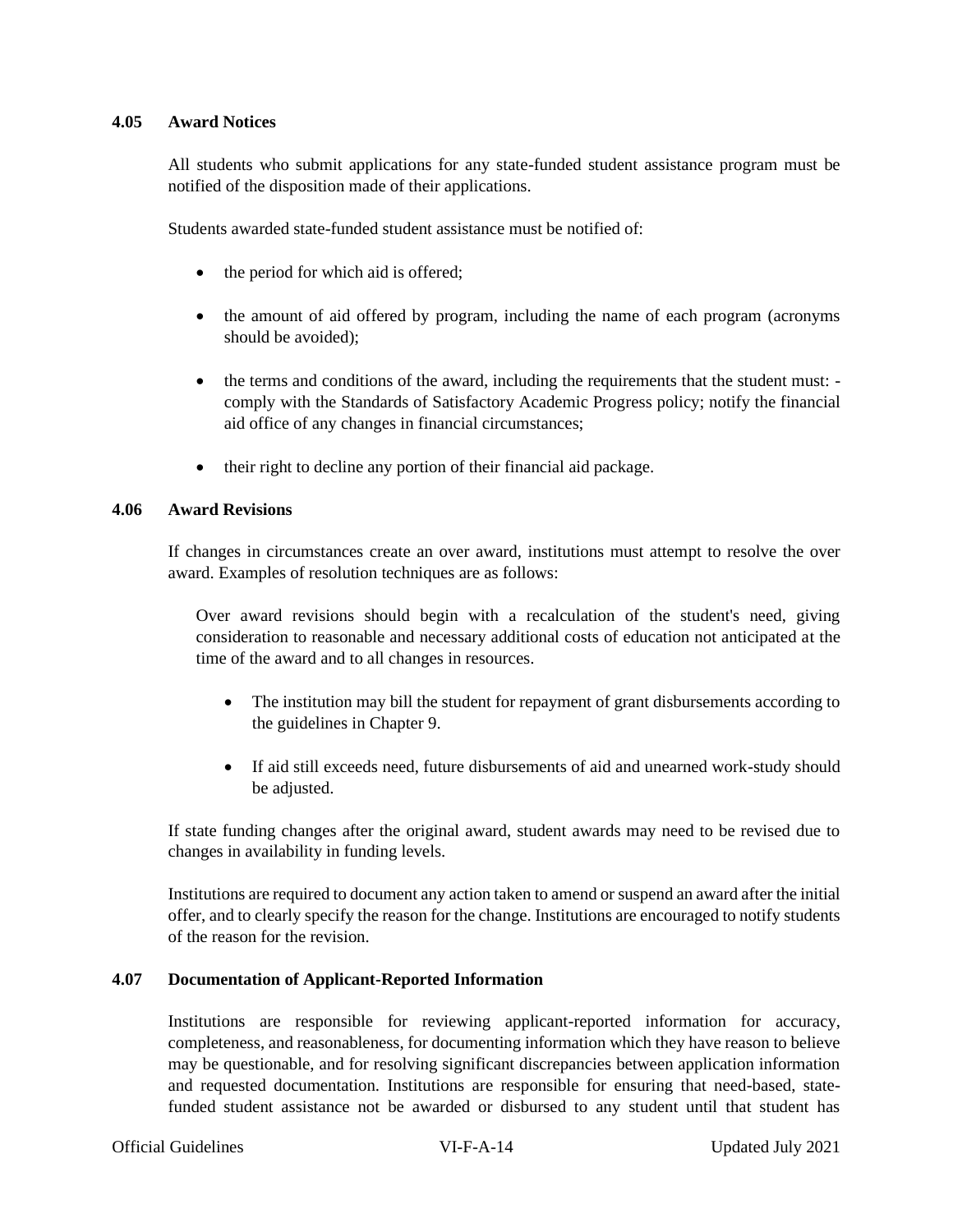submitted all forms and documentation, properly completed. Forms are considered complete if they contain all required signatures and all information necessary to determine eligibility and evaluate need. The individual student record should clearly reflect all action taken on behalf of the student.

Documentation is the practice of collecting information to support applications for need-based financial aid. The practice of documentation is one that has developed out of professional concern and awareness and as a reflection of good management practice. It serves at least three diverse needs in the management of financial aid:

- provides additional detail regarding unique circumstances affecting the student;
- substantiates professional judgment exercised by the financial aid administrator and justifies exercise of discretionary authority;
- is a means of determining with greater certainty and accuracy that the neediest students receive the assistance.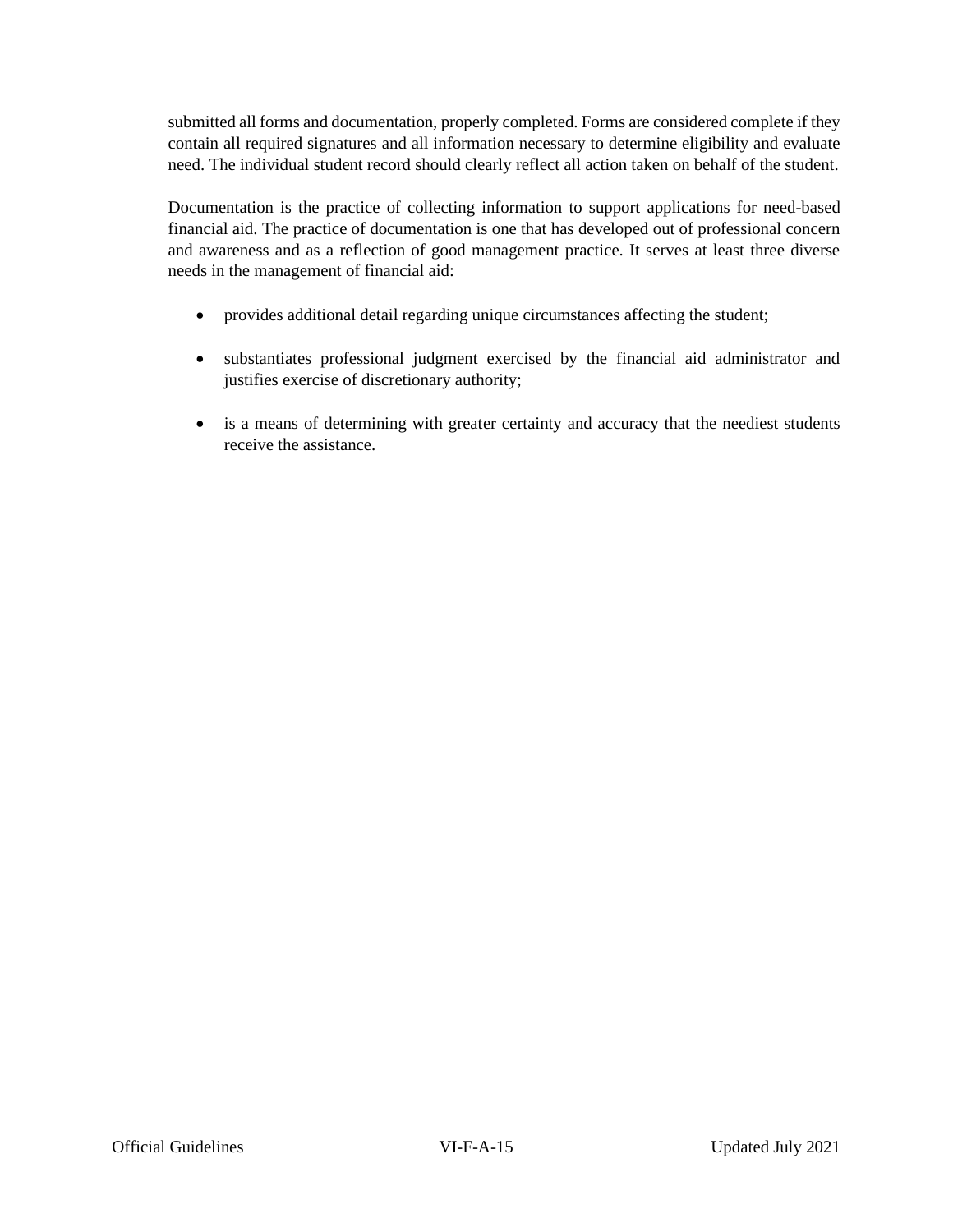## <span id="page-15-0"></span>**5.00 STATE NEED-BASED ASSISTANCE**

#### **5.01 Colorado's Student Grant Program Overview**

Colorado funds two state need-based financial aid grant programs, the Colorado Student Grant Program, which consists of Colorado Undergraduate Grant Program and the Colorado Graduate Grant Program, both are exclusively for Colorado residents. State need-based assistance must be awarded based on eligibility limits established in the student budget parameters and according to federal needs-analysis methodology.

#### **5.01.01 Colorado Student Grant**

5.01.02 General Student Eligibility for Colorado Student Grant (CSG)

Public and non-profit institutions are granted financial aid flexibility and will award students meeting the criteria in 3.08 in accordance with institutional policies. It is the intention of the Commission that aid be first prioritized for the neediest students with the least ability to pay.

Proprietary institutions will award state funded financial aid in accordance with guidelines set forth in 5.01.03.

5.01.03 Eligibility and Awarding limits for Colorado Student Grant for Students Enrolled at Proprietary **Institutions** 

To ensure that state need-based grant dollars are directed to eligible Colorado resident students who have the least ability to pay for their education; DHE policy defines three funding levels for the awarding of aid at proprietary institutions. Using Expected Family Contribution from a valid FASFA (or federal methodology for non-citizens), the institution will first award need-based dollars to Level 1 applicants. Level 2 applicants will be considered after meeting 1 of all Level 1 applicants. Level 3 applicants will be considered after meeting the need of all Level 1 and Level 2 applicants. Reasonable administrative practices, such as application deadlines, are recognized as realistic and appropriate.

Level 1: Students with the Least Ability to Pay

Students with an Expected Family Contribution (EFC) between zero and \$5,846\* for Fiscal Year 2021

Level 2: Students with Documented Need and Moderate Ability to Pay

Students with an EFC that is between \$5,846 and 200% (\$11,692) of that required for the minimum Pell grant award.

Level 3: Students with Documented Need and Average Ability to Pay

All other students who demonstrate financial need as calculated by the federal methodology.

Official Guidelines VI-F-A-16 Updated July 2021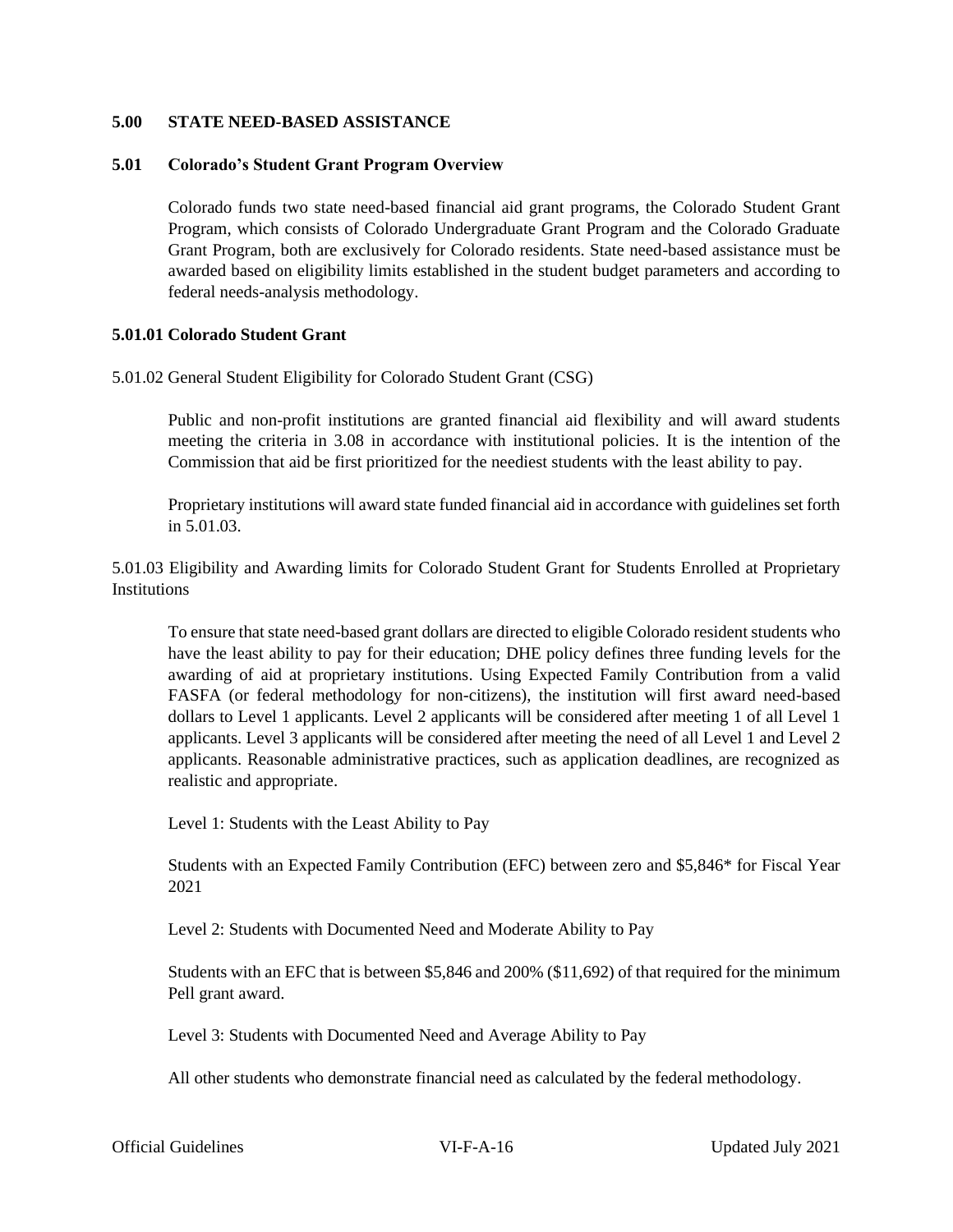Awarding Amounts

| Colorado Student Grant | Maximum | Minimum   |
|------------------------|---------|-----------|
| Level 1                | \$5,000 | $$1,000*$ |
| Level 2                | \$2,500 | $$600*$   |
| Level 3                | \$500   | $$300*$   |

\*These amounts supplant amounts approved in Commission policy VI-F-5.01.04 on a provisional basis. They are valid through the next year or until Commission approval.

An institution may award less than the minimum grant amount if the student's unmet need is less than the amount of the minimum state grant award but greater than \$100 dollars (awarding lower amounts is at the discretion of the institution). Students eligible for the minimum grant amount in section 5.01.03 are only subject the maximum limitations in this section.

Institutions will make every effort to provide Colorado Student Grant funds to all eligible Level 1 students. Institutions can designate an awarding priority date that may be used to determine whether a student is considered an early or late applicant.

In order to be eligible for the standardized state grant amount, students must be enrolled full-time. This state grant award will be given each academic semester enrolled as long as the student has completed the requirements for disbursement of federal student aid prior to the last day of the semester. Institutions are not required to fund students for semesters previously completed or fiscal years that have closed but may do so at their discretion.

It is not mandatory for institutions to fund students enrolled at least half-time. While institutions are not required they may award a Colorado Student Grant to students enrolled at least half-time.

For Academic Year 2021-2022, the minimum grant award amount for eligible students is **\$500** per academic semester (fall and spring semesters only—summer is excluded). In other words, the minimum award for an eligible Level 1 student is \$1,000 per year. Students attending institutions other than a semester system will have the grant prorated for quarter terms excluding summer. Colorado Student Grants during the summer or interim semesters will be awarded in accordance with section 5.01.03.

If an institution has any remaining Colorado Student Grant funds after eligible incoming students receive the minimum state grant awards or if they receive a supplemental appropriation during the year, those funds can be awarded in accordance with this section. Students must be eligible in accordance with section 3.08.

An institution may award less than the minimum grant amount if the student's unmet need is less than the amount of the minimum state grant award but greater than \$100 dollars (awarding lower amounts is at the discretion of the institution) or if the institution can award the minimum grant amount to the student through Institutional Aid or DTAP. In these cases, the "substituted" resource will be counted as the institution meeting the minimum state grant amount.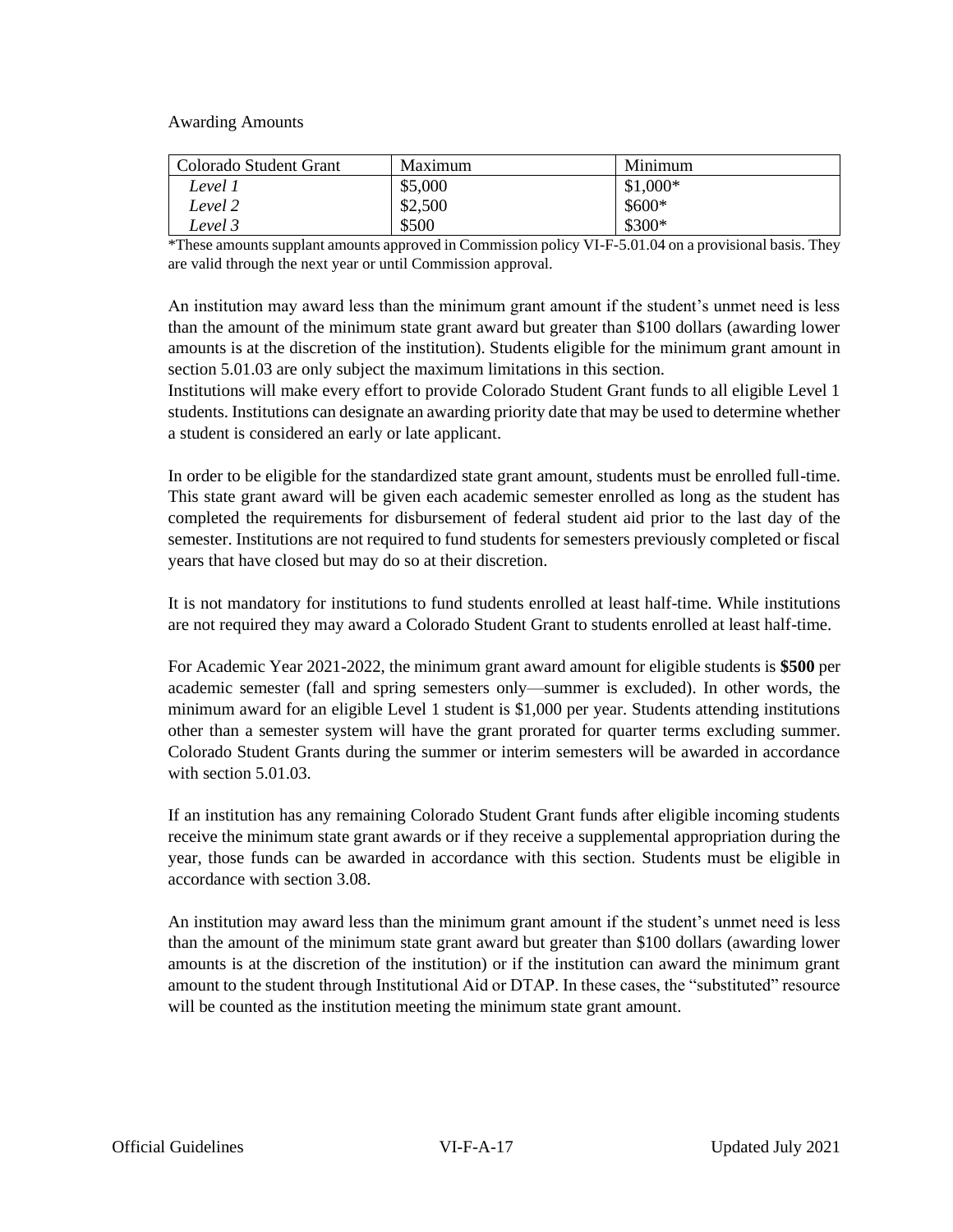#### Summer Semester

Institutions are not required to provide Colorado Student grant dollars for summer semesters. However, institutions may do so at their discretion with any remaining CSG funds after all eligible incoming students receive the minimum state grant awards.

## 5.01.04 Allocation Process

The Department will allocate Colorado Student Grant funds to participating institutions using the following methodology:

Undergraduate Need Based Aid (Colorado Student Grant)

The purposes of the Colorado Student Grant program are to provide need-based financial assistance to eligible Colorado residents as well as to encourage credit hour accumulation, persistence (including successful transfer), and timely completion. To accomplish these goals the Commission allocates state need based dollars to institutions based upon their enrollments of eligible Colorado resident students who have the least ability to pay for their education; that is, Colorado Student Grant funds will be allocated based on Pell eligible FTE at state supported and non-profit private institutions, by class level (i.e., Freshmen, Sophomore, Junior, and Senior). The Commission shall differentiate allocations based on class level, providing increasingly larger awards for students who progress academically. In determined allocation amounts, the Commission will use the most current, reliable data available.

The Commission allocates Colorado Student Grant funds to participating public and non-profit private institutions according to the following method:

- Freshmen students are those with 0-29 semester credit hours earned; sophomores are those with 30-59 credit hours earned; juniors are those with 60-89 credit hours earned; and seniors are those with 90 or more credit hours earned.
- Student FTE enrolled in Title IV eligible programs at Area Technical Colleges will be counted as freshmen students; all other institutions will be counted as reported.
- The Commission will annually establish a base rate for freshmen students and incrementally larger awards based upon a student's class level. The sophomore rate must be larger than the freshmen (base) rate; the junior rate must be larger than the sophomore rate; the senior rate must be larger than the junior rate.
- The Commission will annually review the allocation method to ensure that changes to enrollment or funding levels are reasonable, predictable, and meet the objectives of this section.

## **5.01.05 Colorado Graduate Grant ("Critical Career Graduate Grant")**

5.01.06 General Student Eligibility for Colorado Graduate Grant

|  | <b>Official Guidelines</b> |
|--|----------------------------|
|--|----------------------------|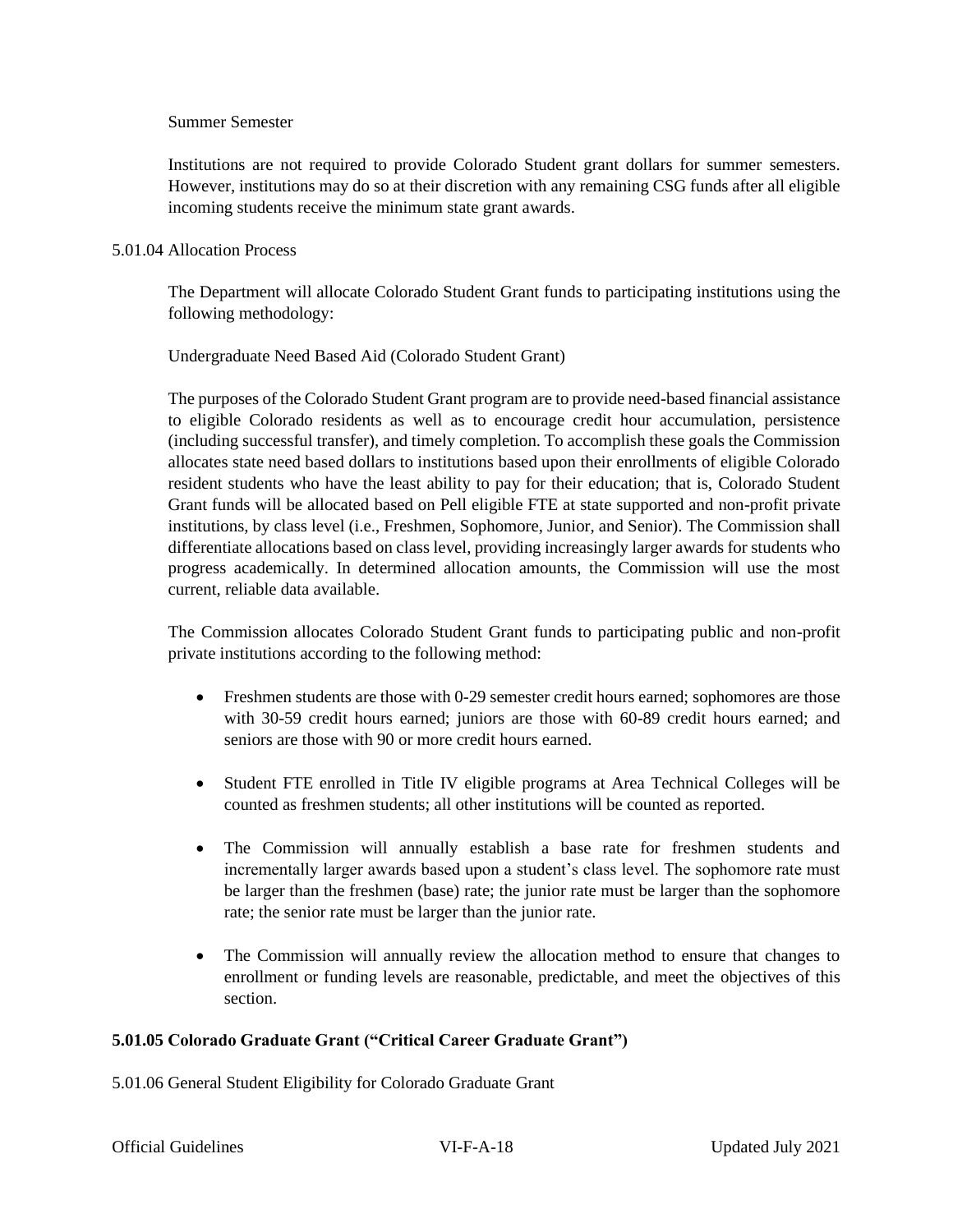To be eligible to receive a Colorado Graduate Grant, the student must meet the minimum eligibility requirements listed in section 3.08.

5.01.07 Eligibility and Awarding limits for Colorado Graduate Grant (Beginning fall 2007)

In addition, to be eligible to receive a Career Graduate Grant, the student must meet the following minimum eligibility requirements:

• Be a graduate student, enrolled in an approved critical career degree program as identified by Commission staff until further action by the Commission;

Institutions are not required to fund all eligible graduate students at a minimum level.

5.01.08 Allocation Process

The Department allocates Colorado Graduate Grant funds to participating institutions following the established methodology:

- Participating State-supported four-year institutions, and approved private institutions will receive a flat allocation from the state for each Pell-eligible student FTE enrolled in a critical career program (In-state, full time and half time, degree seeking, 9 month EFC  $\leq$ Pell Eligible EFC, valid FASFA, or other determination of need, as calculated by federal methodology, Graduate students in critical career)
- Payment based on the average of the actual COA-EFC at each eligible institution as reported in SURDS. Eligible private institutions will use the average of a comparable public institution.

5.01.10 Program Evaluation

<span id="page-18-0"></span>The Department will conduct a general evaluation of Colorado's Need-Based Financial Aid Programs each year and conduct a comprehensive review after four years to measure program outcomes in relation to the goals set out by the Commission. Yearly reviews will consist of comparing enrollment and retention rates from prior years. The comprehensive review will include comparisons from each year of the program along with comparisons of years prior to program implementation.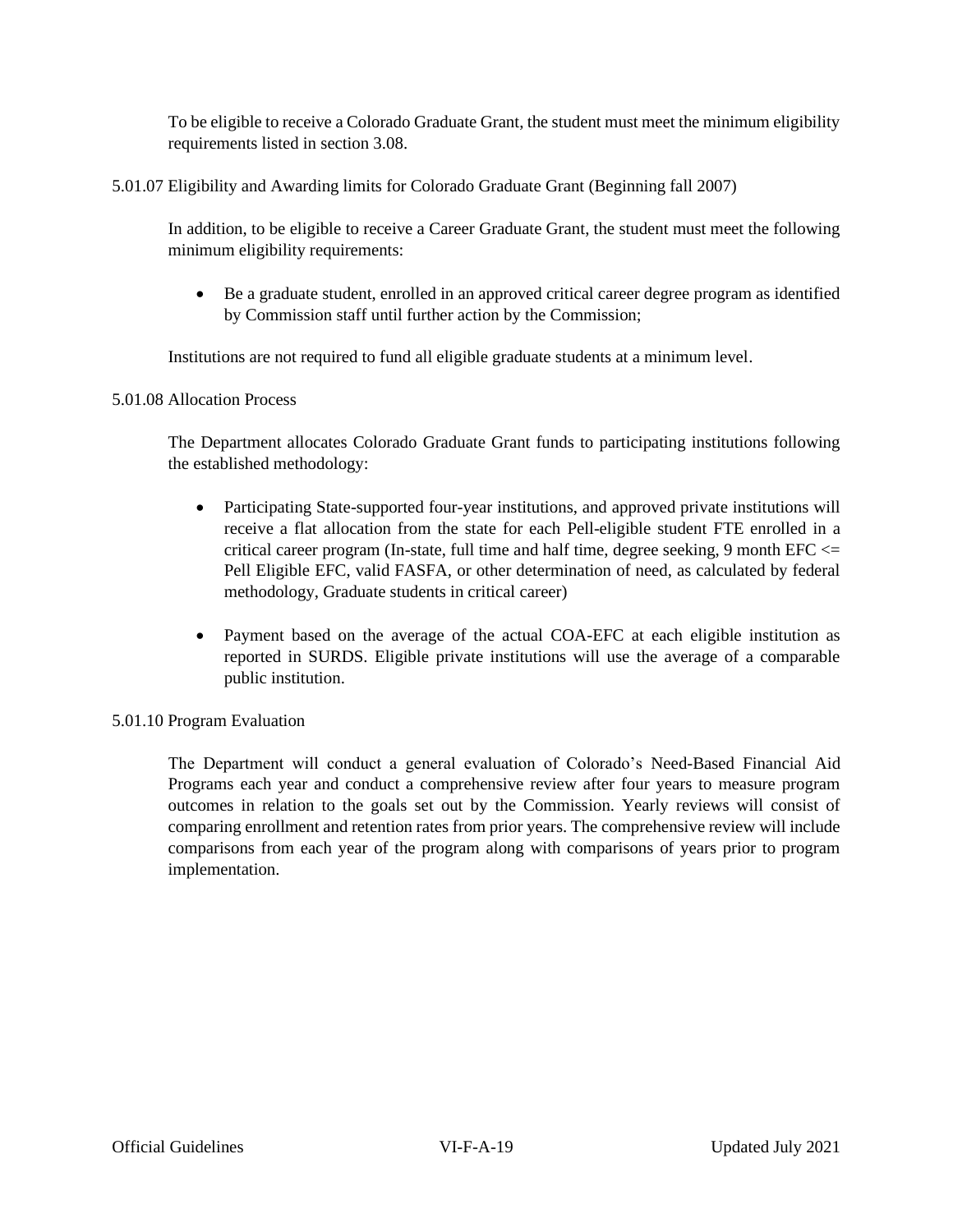## **6.00 COLORADO WORK-STUDY PROGRAM**

#### **6.01 General Description**

The Colorado Work-Study program is an employment program designed to allow Colorado resident undergraduate students to earn funds to assist in attending eligible educational institutions in Colorado. Employment may be in jobs at eligible Colorado educational institutions, non-profit organizations, governmental agencies, or for-profit organizations. Students with financial need, as well as those who show no evidence of financial need but who have a personal need for work experience, may benefit from the program. Accordingly, efforts should be made whenever possible to provide job opportunities to students which relate to their academic and career goals. Careful consideration must be used to ensure that an over award is not created when awarding Colorado Work-Study funds to students receiving need-based aid.

## **6.02 Financial Need Requirement and Student Eligibility Requirements**

Institutions are required to use seventy percent of their initial Colorado Work-Study allocation to provide employment opportunities for students with documented financial need; the remaining 30%, or a part thereof, may be used to make awards to students with or without regard to their financial need.

Student Eligibility for Work-Based Financial Aid Program

In order to participate in the Colorado Work-Study Program, a student must meet the eligibility requirements listed in section 3.08. In addition, the student must meet the following requirements:

- Be enrolled at least half-time in an eligible program, except during vacation periods between consecutive terms of enrollment;
- Show documented need according to federal needs-analysis methodology. This criterion applies to at least 70 percent of work-based funds. The institution has the discretion to use up to 30 percent of work-based funds to award to students without regard to need.

## **6.03 Award Limitations**

Students may be employed under Colorado Work-Study during periods of actual enrollment and vacation periods between consecutive terms of enrollment. Colorado Work-Study may be used to maintain an employment program between the end of the Spring term and the beginning of the Fall term of a traditional academic year. Need-based students are not to earn more than their documented financial need.

## 6.03.01 Maximum Hours of Employment

Students awarded Colorado Work-Study are encouraged to work no more than twenty hours per week when their classes are in session. They may be employed full-time during summer or other periods of non-enrollment. Students employed full-time between the end of the Spring term and the beginning of the Fall term are expected to use their earnings, minus taxes and job related costs, including room and board, to meet educational expenses for the following year.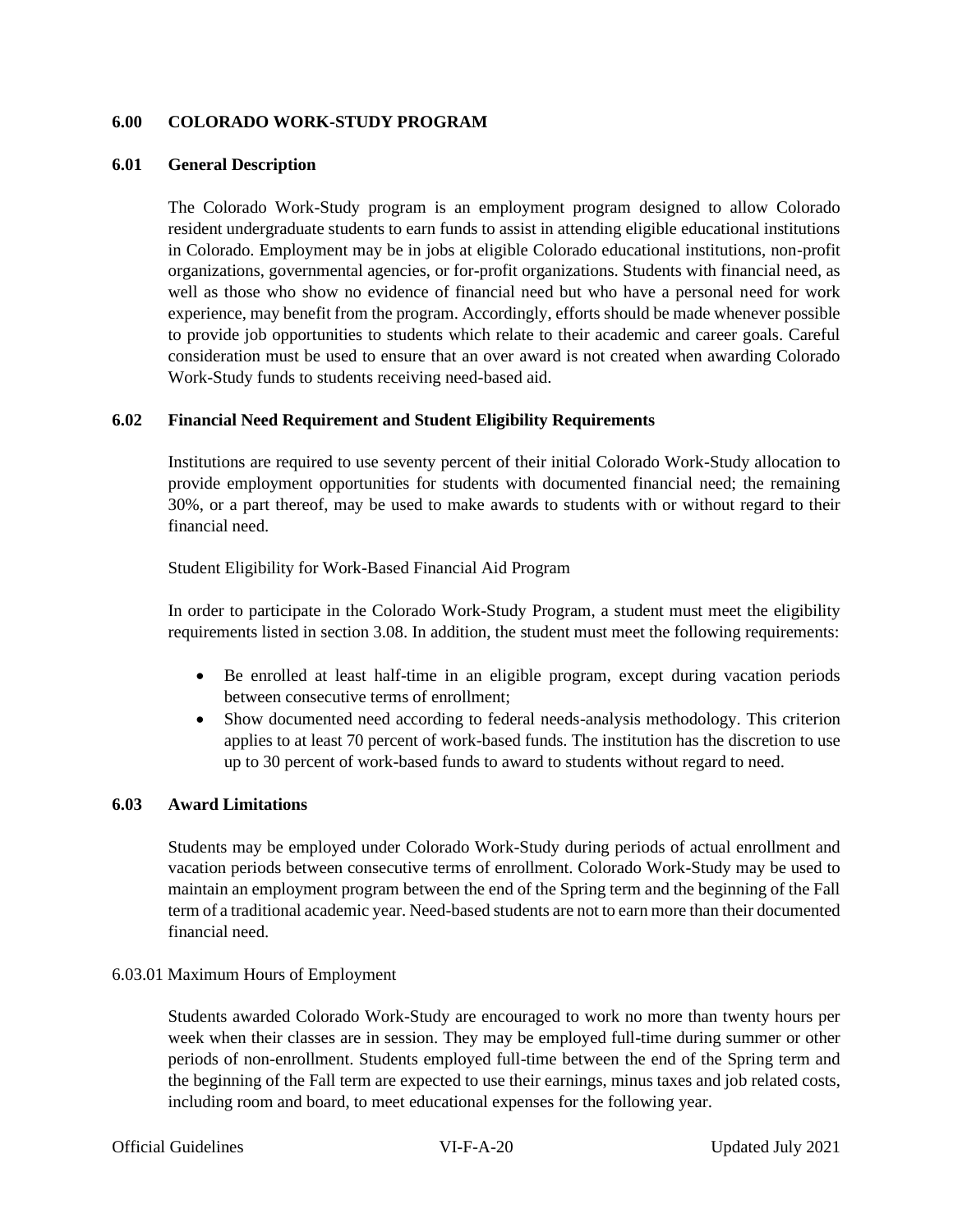#### 6.03.02 Over Earnings

Students are not to earn more than their award. However, in recognition of administrative realities, over earnings of up to \$300 do NOT constitute an over award. If other (federal or state) campusbased aid is in a student's package, a \$300 limit applies to all programs. This policy is not intended to allow initial awards in excess of need, but is to recognize occasional difficulties in the monitoring of earnings. Earnings in excess of tolerance levels are considered an over award, may not be paid from Colorado Work-Study funds, and if not able to be counted as a student's resource in subsequent periods of enrollment, will be considered an institutional liability.

## **6.04 Eligible Types of Employment**

Students may be employed either on-campus or off-campus according to Federal Work-Study guidelines. For purposes of Colorado Work-Study, students employed at an institution's governing board are considered as "on-campus." Employing organizations and agencies must be responsible and must provide professional supervision. Discrimination by employers on the basis of sex, race, color, age, religion, national origin, marital status, or handicap is prohibited.

An institution may use up to 25% of its initial Colorado Work-Study allocation to pay the wages of students employed by private for-profit organizations, but the organizations may not hire Work-Study employees to replace regular employees.

## **6.05 Special Administrative Responsibilities for Off-Campus Employment**

Institutions that use Colorado Work-Study funds to place students in off-campus jobs are required to obtain contracts with employing organizations and agencies. The contracts should be substantively the same as contracts used for the Federal College Work-Study program, and must contain specification as to the level of salary match required of the employer (see below). Contracts should be reviewed on an annual basis.

The financial aid office is responsible for ensuring that disbursements are made only for work performed in accordance with the written job description, with adequate supervision, and with proper documentation for the hours worked.

Visits by institutional representatives to off-campus employment sites must be made at least annually to monitor employer compliance with responsibilities as to supervision of student employees and adequate monitoring of time records.

## **6.06 Match Requirements**

Colorado Work-Study funds may be used to provide student employment at (i) the institution, (ii) off campus at a non-profit organization, and (iii) off campus at a for profit organization. Colorado Work-Study funds may also be used to fund a portion of the required institutional match for the Federal Work-Study Program.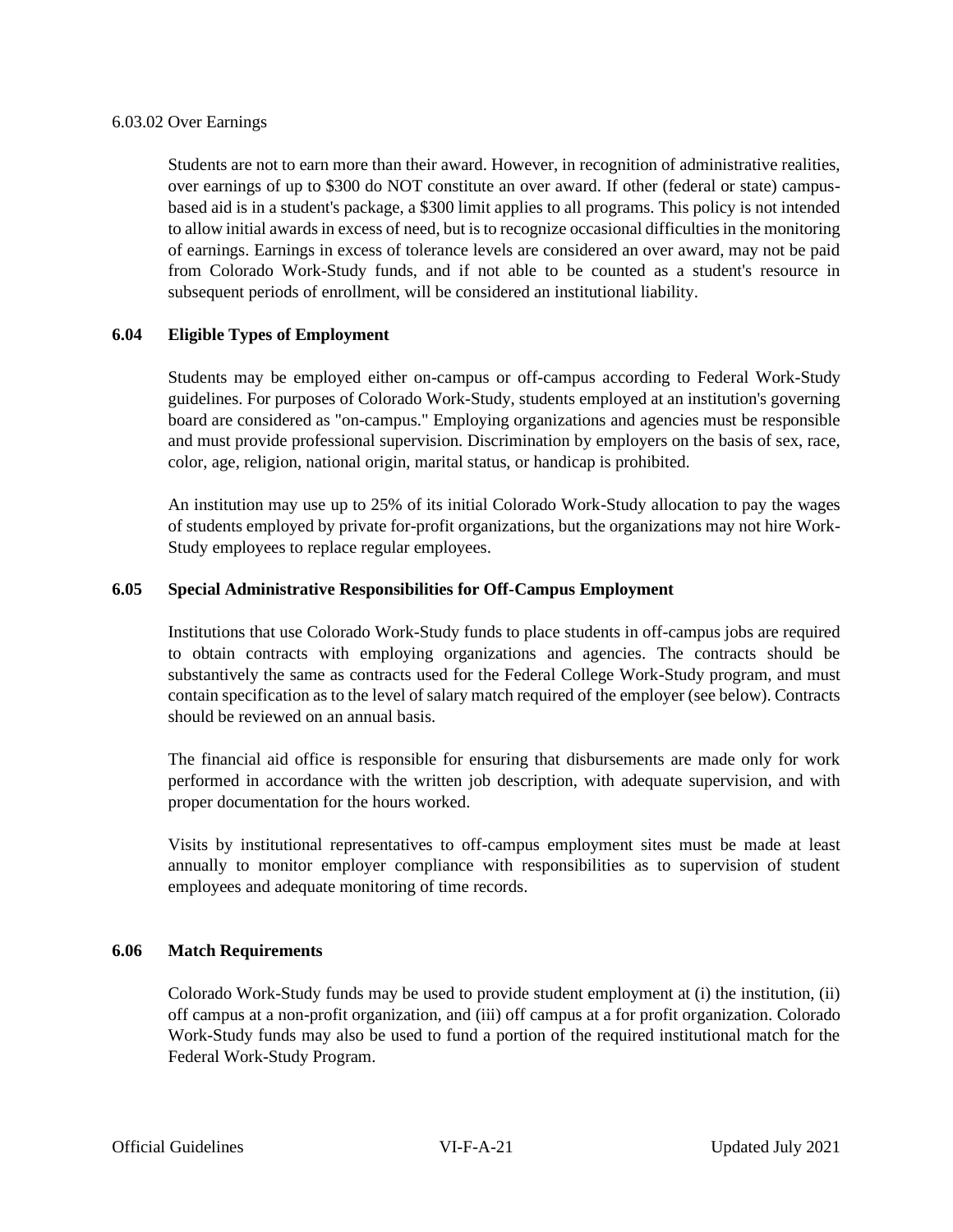#### 6.06.01 On-Campus

An institution is encouraged to establish a policy whereby on-campus employing units are required to match Colorado Work-Study funds from other sources. In the absence of such a policy, Colorado Work-Study funds may be used to pay 100% of on-campus employment compensation.

#### 6.06.02 Off-Campus (non-profit organization)

Off-campus non-profit employers are required to contribute at least 20% of the hourly wages earned by students employed under Colorado Work-Study. The sum of the employer's match and the Colorado Work-Study funds may not exceed the total amount of student hourly wages. Institutions may at their discretion require a higher level of match, or they may elect to fund the required match on behalf of the employer through institutional funds other than Colorado Work-Study. Off-campus employers may, at the discretion of the institution, be required to pay administrative cost compensation to the institution. Such compensation should not exceed 5 percent of earnings.

Exceptions to the 20% match requirement may be granted by the DHE under special circumstances, thus allowing 100% of the earnings to be paid from Colorado Work-Study funds. However, such exceptions must be approved in writing by the DHE prior to execution of a contract with the employer. Furthermore, such exceptions generally may not extend beyond the employer's first year of participation in the program.

## 6.06.03 Off-Campus (for-profit organization)

A school may use up to 25% of its Colorado Work-Study allocation for an award year to pay the wages of students employed by private for-profit organizations. Colorado Work-study share of a student's wage employed by private for-profit organizations is limited to 50%. The for-profit organization must contribute the remaining 50%, plus employer taxes (such as FICA, unemployment, and Workers' Compensation).

## 6.06.04 Institutional Match for Federal Work-Study

Colorado Work-Study funds may be used to fund up to 25% of the total match required for the Federal College Work-Study program. Although the match does not need to be designated on a student-by-student basis, students receiving the match must be otherwise eligible for Colorado Work-Study. Schools may request an exception from DHE to exceed the 25% limit.

## 6.06.05 Contributions Paid to Work-Study Employee

If contributions are made to social security, worker's compensation, or any other welfare or insurance program, they must be fully funded by the employer and are in addition to the wage paid to the student.

## **6.07 Rates of Pay**

Students shall be compensated on an hourly basis for actual time on the job at a rate commensurate with the duties and responsibilities of the position. Student wages under the Colorado Work-Study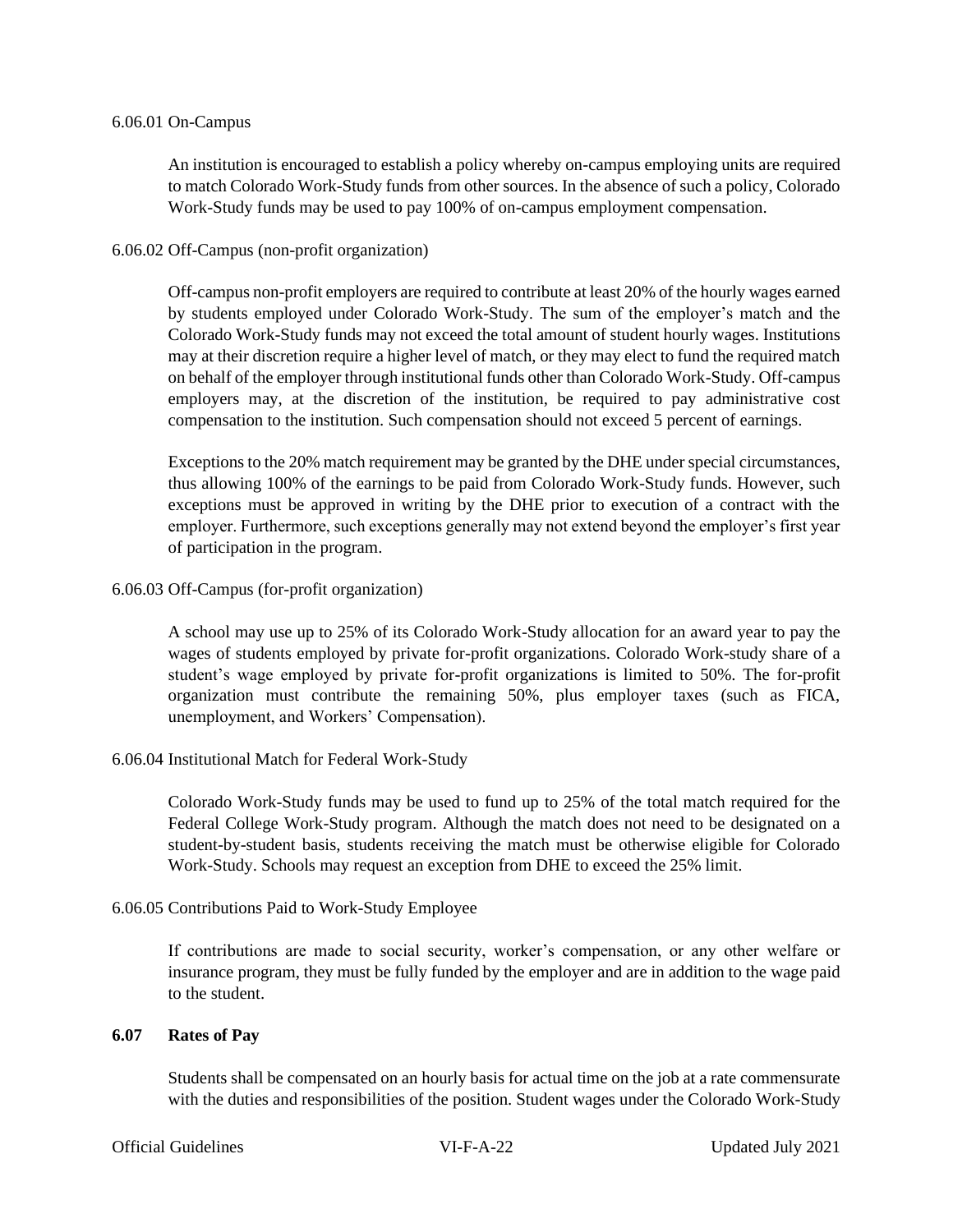Program shall not be less than the current state minimum wage. The amount of financial need of the student is not an allowable factor in determining the rate of pay. Fringe benefits, other than the accrual of sick leave mandated by SB 20-205, or other compensation may not be offered in lieu of or in addition to hourly pay. All students employed in like positions by the institution should be paid on a common wage scale.

## 6.07.01 Sick Leave Accrual per Senate Bill 20-205

Given the broad definition of "employee" in SB 20-205, governing boards are advised to consult their general counsel to determine whether a work-study employee meets the definition of employee as defined. If a governing board determines work study students to be employees as defined in SB 20-205, sick leave accrual is considered to be part of the student employee's compensation and so is an allowable use of an institution's allocation of CWS funds. Additionally, if a governing board has made an arrangement either through the Federal Work Study program, or with a non-profit or for-profit organization whereby the governing board is paying for a portion of the work-study student's compensation and the other entity is also paying for a portion that the same compensation ratio must be honored when paying for sick leave accrual.

#### **6.08 Disbursement**

Student employees must be paid in accordance with Federal Work-Study regulations.

## **6.09 Record Keeping Requirements**

<span id="page-22-0"></span>Records must be kept in accordance with Federal Work-Study regulations. A separate accounting of Colorado Work-Study earnings must be submitted as a supplement to the Student Unit Record Data System (SURDS) Report on an as-needed basis. The report is no longer required annually.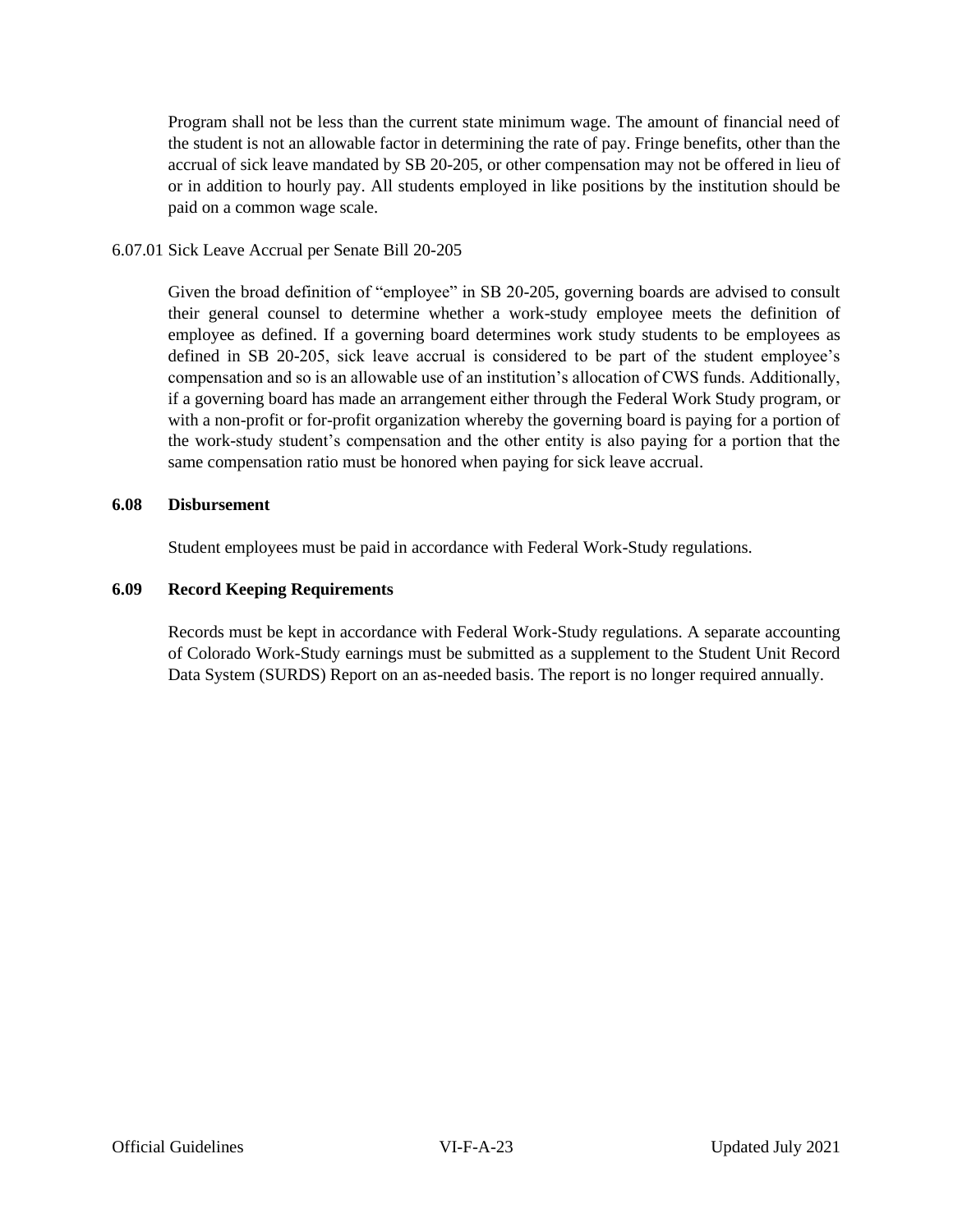## **7.00 CATEGORICAL PROGRAMS**

Colorado supports four categorical financial assistance programs. The Department administers the programs.

## **7.01 Loan Matching Program**

## 7.01.01 General Description

The Colorado General Assembly each year appropriates funds to be used at state supported institutions for institutional capital contributions to two federal student loan programs: Health Professions Loan Program and Nursing Student Loan Program.

## Statutory Authority

Authority for the program is contained in 23-3.3-501, C.R.S. There is also annual appropriations legislation. There is no separate, permanent authorizing legislation.

## Program Purpose

The loan-matching appropriations represent the State of Colorado's commitment to facilitating institutional participation in the federally-funded, campus-based loan programs. The stateappropriated loan-match program allows full participation in the programs by all state-supported institutions.

## 7.01.02 Institutional Eligibility

Area technical colleges, state-supported two- and four-year institutions, including local district colleges, are eligible. Furthermore, all institutions must demonstrate effective loan collection, as specified in 9.01.05 in order to receive matching funds.

## 7.01.03 Institutional Compliance with Federal Policy

There are federal statutes and regulations requiring institutional capital contributions to the four loan program funds that also govern various eligibility, awarding, record keeping, collections, and accounting policies for each of the programs. Institutions are responsible for knowledge of and compliance with all applicable federal policy. When federal capital contributions are not available, loan match will not be available from state funds except as required for Health Profession loans. Institutions must notify DHE by September 15th of the amount needed for these loan matches and provide the federal documentation.

Under federal policy, the state's portion of a cancelled Perkins Loan (formerly National Direct Student Loan) is to be returned to the loan fund. State policy extends that requirement to National Defense, Health Professions, and Nursing Loans.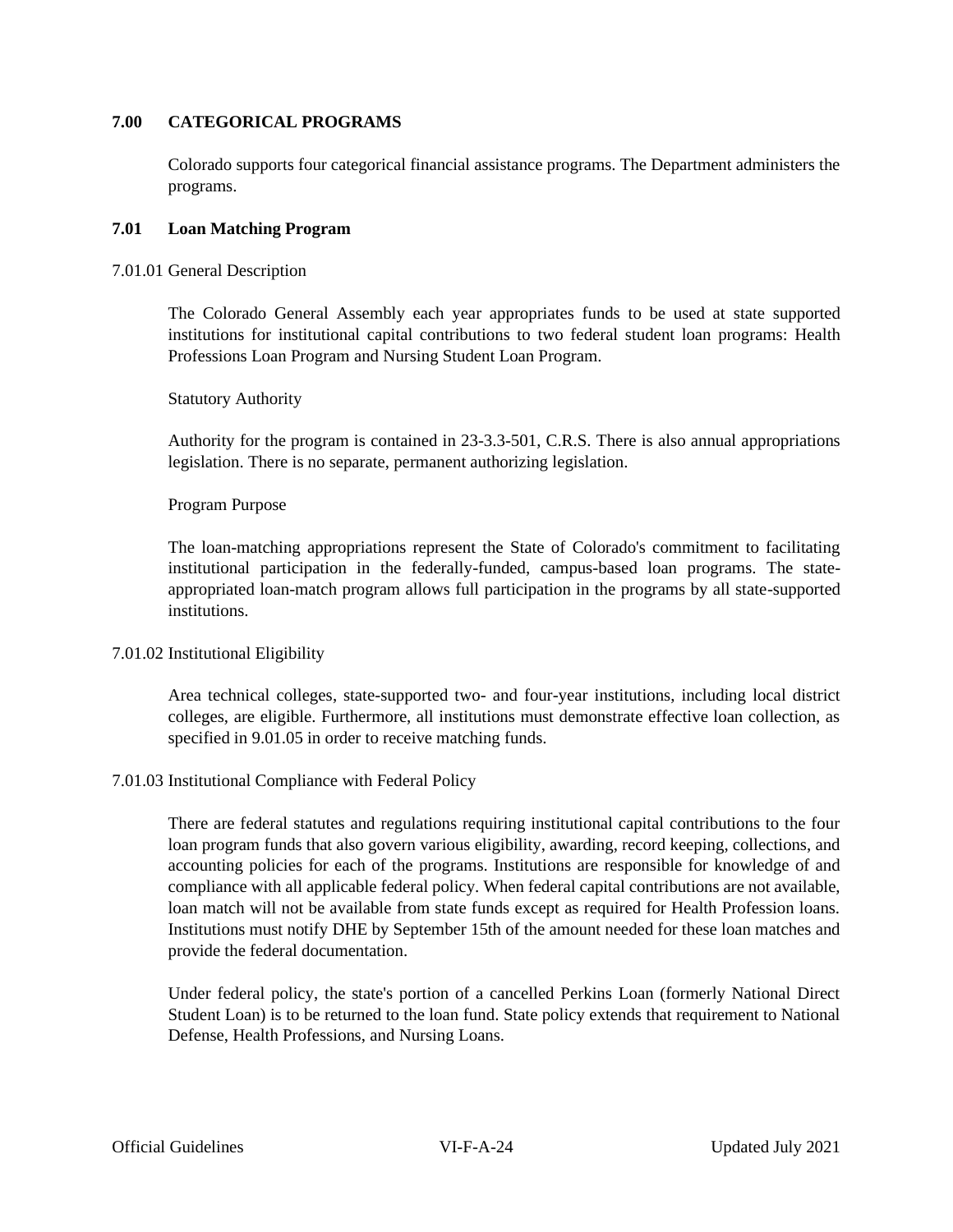## 7.01.04 Institutional Responsibility for Pre-Loan Counseling

The following excerpt from 2010-2011 State Funded Assistance (SFA) Handbook summarizes the institution's responsibilities for pre-loan counseling:

Before a first-time Federal Direct Loan borrower takes out a loan, the school must ensure that entrance counseling is conducted—individually or in a group with other borrowers. (Entrance counseling does not have to be conducted for parent PLUS borrowers.)

Initial counseling must include: an explanation of the use of a Master Promissory Note; the importance of the repayment obligation; a description of the consequences of default; providing sample repayment schedules; familiarization with a borrower's rights and responsibilities as well as other terms and conditions. Loan (exit) counseling must also be provided before the borrower completes his or her course of study or otherwise leaves the school.

The institution is required to provide, in writing, thorough and adequate information on loans at or prior to the time it makes a loan to a student borrower. Before making its first disbursement, the institution must inform the borrower of the following:

- his or her obligation to repay the loan;
- to apply the proceeds only to educational expenses.

The institution must also provide the borrower the following information;

- the name of the institution and the address to which communications and payments should be sent;
- the principal amount of the loan;
- the amount of any charges collected by the institution at or prior to the disbursement of the loan and whether such charges are deducted from the proceeds of the loan or paid separately by the borrower;
- the stated interest rate on the loan amounts that may be borrowed;
- the yearly and cumulative maximum loan amounts that may be borrowed;
- an explanation of when repayment of the loan will be required and when the borrower will be obligated to pay interest that accrues on the loan;
- a statement as to the minimum and maximum repayment term which the institution may impose and the minimum monthly repayment required by law;
- a description of any penalty imposed as a consequence of default, such as liability for expenses reasonably incurred in collection attempts;
- a statement of the total cumulative balance owed by the student to that institution; the projected level of indebtedness based on a 2- or 4- year college career; and an estimate of the projected monthly repayment given the level of indebtedness over a 2-, 4-, or 5-year college career;
- an explanation of any special options the borrower may have for loan consolidation or other refinancing of the loan;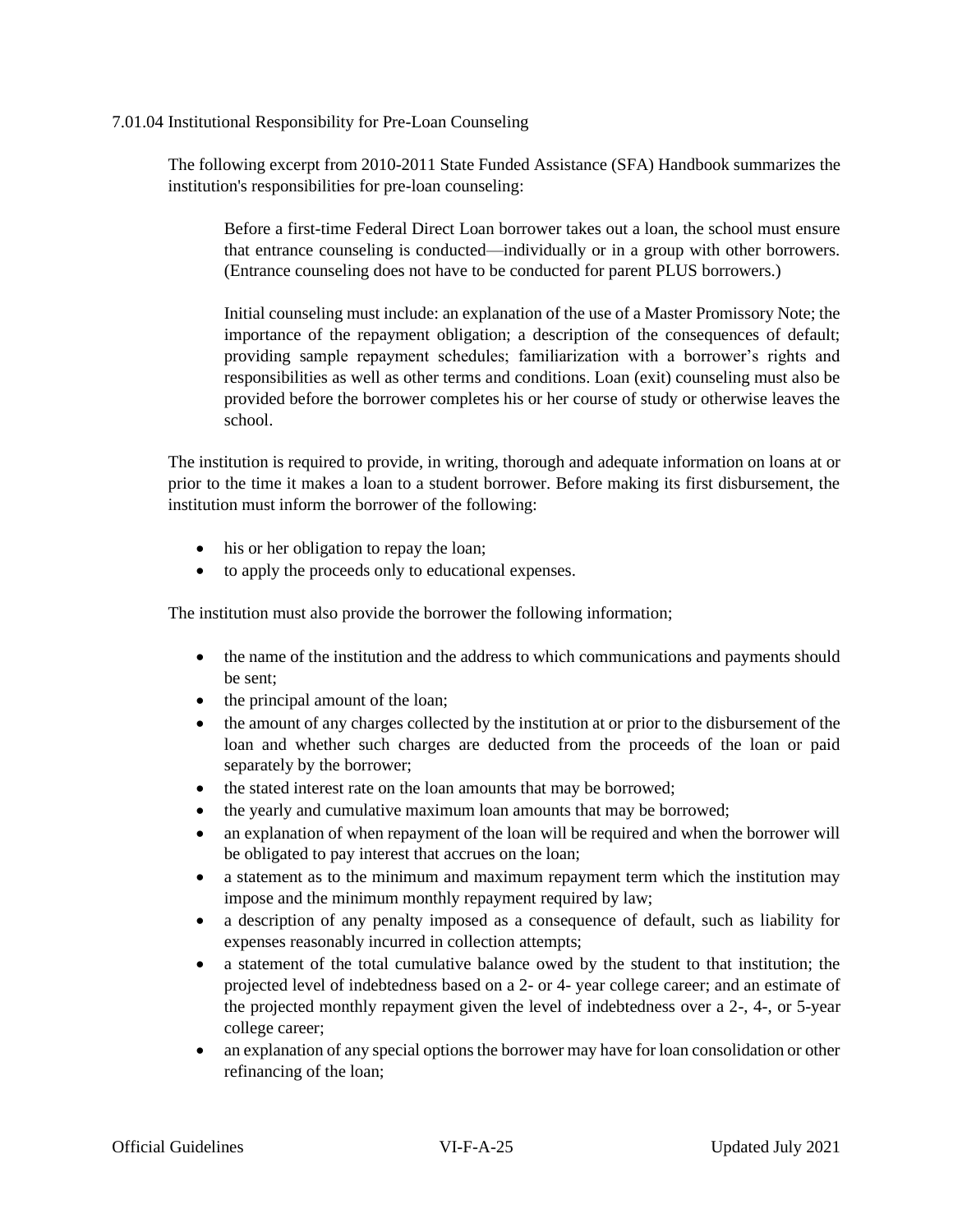- a statement that the borrower has the right to prepay all or part of the loan, at any time, without penalty;
- a summary of the circumstances in which repayment of the loan or interest that accrues on the loan may be deferred; and a brief notice of repayment provisions for specified military service pursuant to Section 902 of the Department of Defense Authorization Act of 1981 (10 U.S.C. 214, note);
- a definition of default and the consequences of default to the borrower, including a statement that the default may be reported to a credit bureau or credit reporting agency;
- the effect of accepting the loan on the eligibility of the borrower for other forms of student assistance;
- an explanation of any cost the borrower may incur in the making or collection of the loan.

All of the above information must be provided in writing as part of the application material provided, as part of the promissory note evidencing the loan, or on a separate form.

## 7.01.05 Institutional Responsibility for Loan Collection

In addition to pre-loan counseling, institutions are responsible for all collection efforts required by federal policy. Institutions whose default rate is greater than 15% of the average cohort default rate for institutions participating in a federal loan program will not receive student loan matching funds.

## **7.02 Dependents Tuition Assistance Program**

## 7.02.01 General Description

The Dependents Tuition Assistance Program (DTAP) recognizes the contributions of public servants who were killed or disabled in the line of duty. The program provides financial assistance to attend eligible institutions for dependents of a deceased or permanently disabled:

- law enforcement officer
- firefighter
- member of the national guard
- prisoner of war
- person missing in action

Authority for the Dependents Tuition Assistance Program is contained in 23-3.3-204 and 205, C.R.S. It is supported by an annual appropriation of the Colorado General Assembly.

## 7.02.02 Definitions

## Dependent

Any natural child born or conceived before the period of time either of said child's parents served as a prisoner of war, was declared a person missing in action, served on state active duty or authorized training duty as a Colorado national guardsman, or was permanently disabled or killed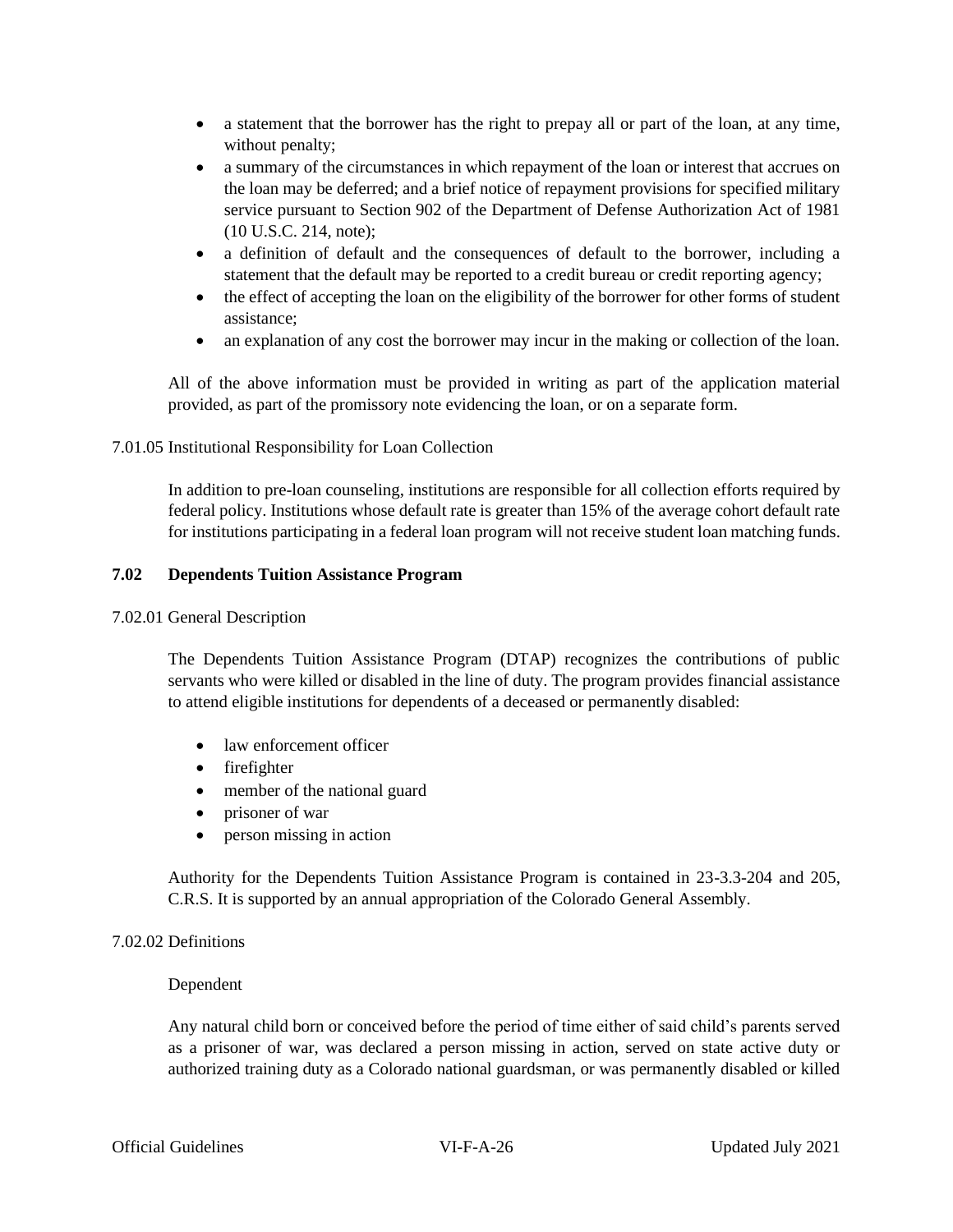while acting to preserve the public peace, health, and safety in the capacity of police officer, sheriff, or other law enforcement officer or firefighter.

Any child lawfully adopted, or for whom formal adoption procedures were commenced, prior to the time either of said child's adoptive parents served as a prisoner of war, was declared a person missing in action, served on state active duty or authorized training duty as a Colorado national guardsman, or was permanently disabled or killed while acting to preserve the public peace, health, and safety in the capacity of police officer, sheriff, or other law enforcement officer or firefighter.

Any child in the legal custody of or for whom proceedings for custody were initiated by either of said child's parents prior to the time such parent served as a prisoner of war, was declared a person missing in action, served on state active duty or authorized training duty as a Colorado national guardsman, or was permanently disabled or killed while acting to preserve the public peace, health, and safety in the capacity of police officer, sheriff, or other law enforcement officer or firefighter.

## Permanently Disabled

(1) Conditions that an eligible National Guard candidate must meet:

- Must be permanently disabled while on state active duty, federalized active duty, or authorized training duty as a Colorado national guardsman.
- Is considered permanently disabled if ineligible for retention as a member of the national guard; and is unable to engage in any substantial full-time, gainful activity by reason of medically determinable physical or mental impairment which can be expected to result in death or which has lasted for a continuous period of not less than 12 months and exists at the time the dependent seeks entry into an institution.

(2) Conditions which an eligible law or fire officer candidate must meet:

- Must be permanently disabled while acting to preserve the public peace, health, and safety in the capacity of police officer, sheriff, or other law enforcement officer or firefighter.
- Is considered permanently disabled if, as a result of the disability, is unable to perform in the position to which he or she was regularly assigned at the time he or she became disabled.

## 7.02.03 Student Eligibility

To be eligible to receive a Dependents Tuition Assistance Program Scholarship, the student must meet the following minimum eligibility requirements listed in section 3.08. In addition, the student must also meet the following requirements:

- Students beginning in the fall semester must apply by August 31
- Students beginning in the spring semester must apply by December 31
- Be under the age of 24 when accepted into the program
- If a U.S. citizen, must complete a valid FAFSA each academic year
- If an eligible non-citizen, must complete an application that comports with federal methodology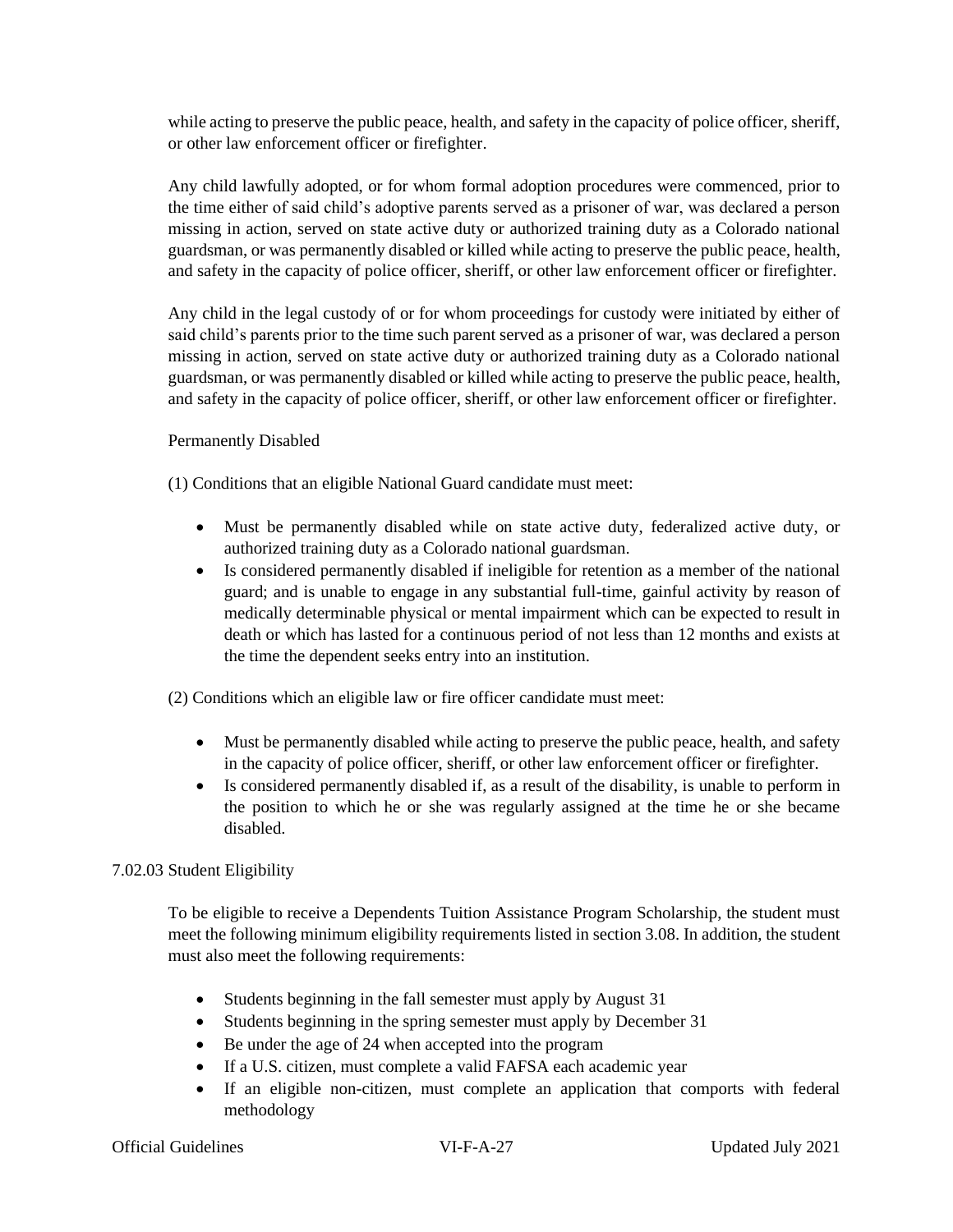- Compete their program within 6 years or 8 semesters from date of first enrollment
- Maintain a cumulative grade point average (GPA) of 2.5 on a 4.0 scale beginning in the 2000-01 academic year. Students have one year to achieve the 2.5 GPA after entering the program.
- Students are eligible until the receipt of their first degree or certificate of completion

7.02.04 Institution Eligibility

- State-supported two- and four-year institutions, including local district colleges and area technical colleges.
- Private colleges and universities, and private vocational (proprietary) schools who have been approved for participation by DHE.
- Out-of-state institutions within the United States.

## 7.02.05 Award Limitations

Maximum Amount of Award

Public Colorado Institution

At a Colorado public institution, dependents are eligible for tuition and the actual cost of double occupancy room and board plus a mid-range meal plan charged for on-campus housing, referred to as a "base rate." Students who have applied to live in the dormitory, but have not been accepted because there is not enough space may be provided supplemental assistance at the end of the year.

Students choosing to live in on-campus housing other than a double occupancy dormitory are eligible for the base rate of room and board, set by the school in conjunction with DHE staff and typically the cost of a double occupancy room and a mid-range meal plan. Costs above this base rate are the responsibility of the student.

If a student chooses to live off-campus, they are not eligible for room reimbursement or a meal plan.

If the student attends a nonresidential institution, and does not live at home, the student is eligible for tuition plus \$1,000 per semester to assist with living expenses.

Barring special circumstances, summer and/or winter terms are not eligible for payment. Each term, regardless of length or number of credits taken, is to be counted as a semester towards the student's 8 semester limit.

Non-Public Colorado Institution

At an eligible Colorado non-public school, dependents are eligible for tuition not to exceed the average tuition charged at a comparable state institution, and room and board and a mid-range meal plan charged by the institution not to exceed the average cost of room and board and a midrange meal plan of a comparable state institution. The same benefits stated above for students attending nonresidential campuses are provided.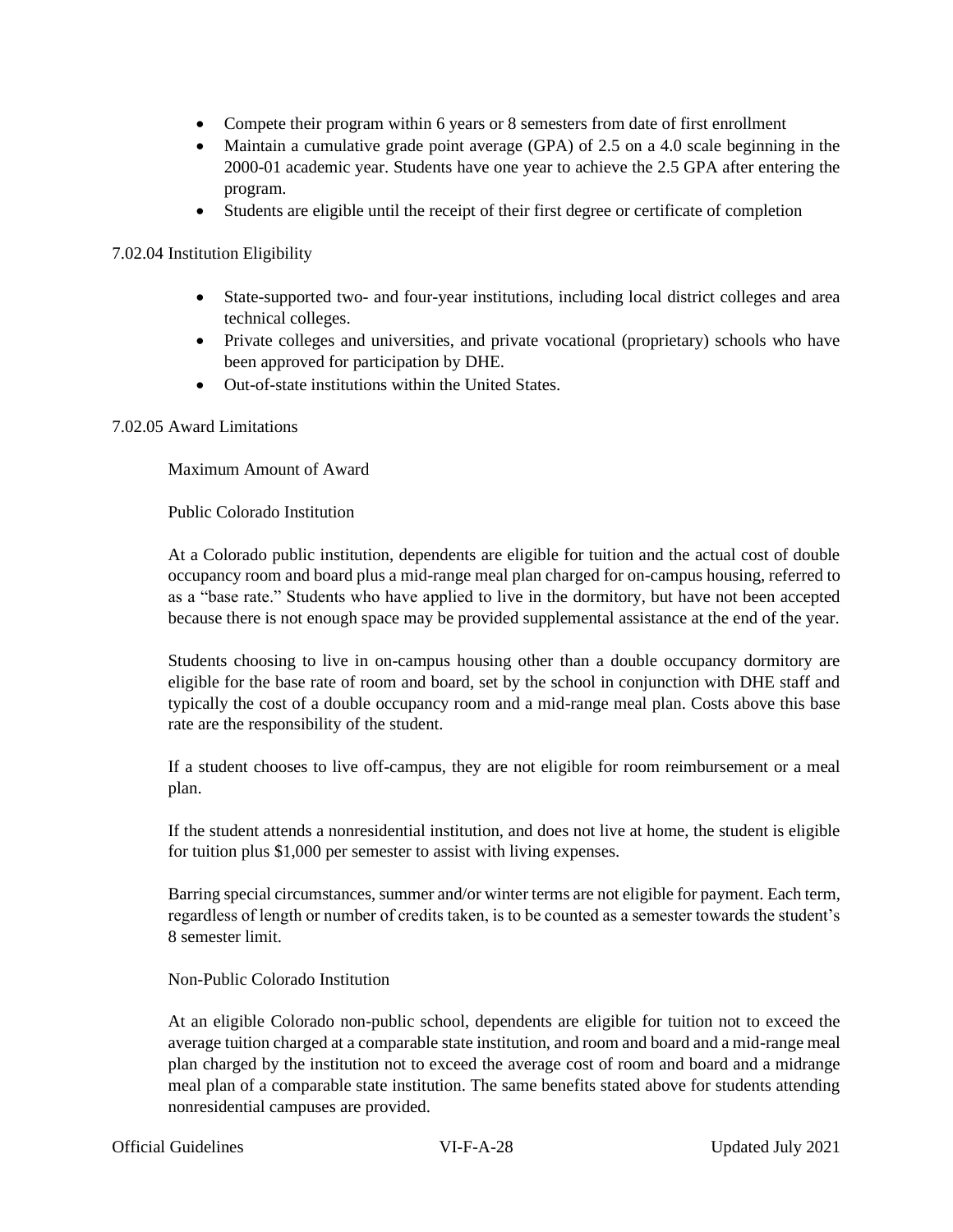Barring special circumstances, summer and/or winter terms are not eligible for payment. Each term, regardless of length or number of credits taken, is to be counted as a semester towards the student's 8 semester limit.

## Out-Of-State Institution

At an out-of-state institution of higher education, dependents are eligible for the amount of tuition equivalent to the cost of tuition at a Colorado public institution or the actual costs, whichever is less.

Students enrolled at out-of-state institutions are not eligible for room and board.

Barring special circumstances, summer and/or winter terms are not eligible for payment. Each term, regardless of length or number of credits taken, is to be counted as a semester towards the student's 8 semester limit.

## Maximum Duration of Award

A student is eligible for Dependents Tuition Assistance for eight semesters, or six years from the date of first enrollment, or upon obtaining a bachelor's degree, associate degree, or certificate of completion, whichever occurs first.

#### 7.02.06 Study Abroad

DTAP funds can be used to cover costs associated with study abroad program. Courses taken on study abroad must count toward completion of student's degree.

Dependents at Colorado public institutions are eligible for tuition not to exceed the average tuition charged by the institution at a comparable state institution plus \$3,000 per semester to assist with living expenses.

Dependents at eligible Colorado non-public school are eligible for tuition not to exceed the average tuition charged by the institution at a comparable state institution. Dependents are eligible for room and board charged by the institution not to exceed the average cost of room and board of a comparable state institution or \$1,000 per semester, whichever is lower.

Dependents at an out of state institution are eligible for the amount of tuition equivalent to the cost of tuition at a comparable Colorado public institution or the actual costs, whichever is less. Students enrolled at out-of-state institutions are not eligible for room and board.

## 7.02.07 Application Procedures

1. Dependent students of deceased or permanently disabled law enforcement officers or firefighters should submit an application and required supporting documents to DHE prior to the start of the semester.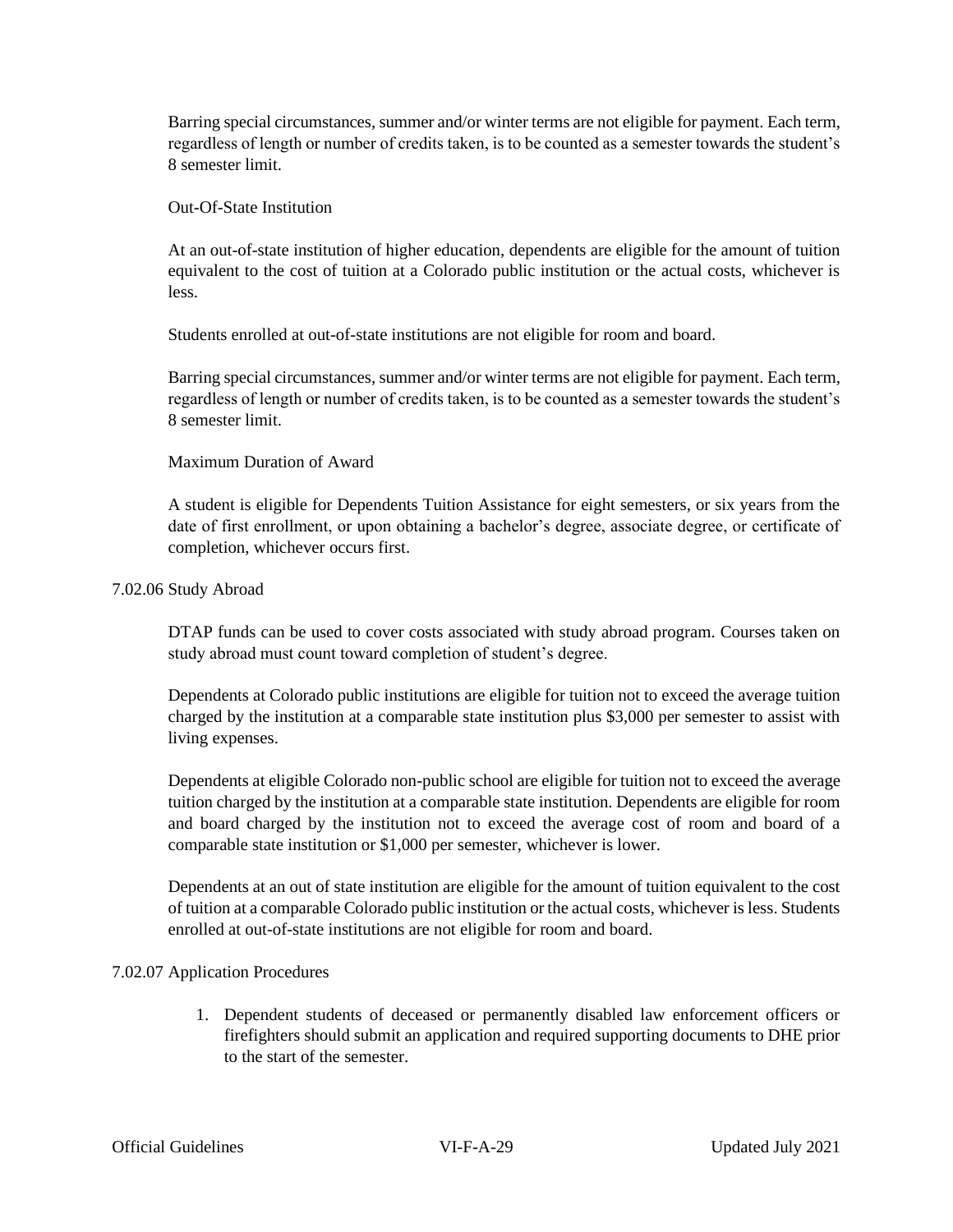- 2. The Department will notify the student and the financial aid office at the institution the student will attend if the student is eligible to receive benefits.
- 3. At census date, the institution will verify the student's GPA and enrollment status, including the number of hours enrolled, tuition, and room and board costs.
- 4. The Department will transmit the funds to the institution within 30 days from receipt of verification and notify the student that the funds have been sent

## **7.03 Tuition Assistance for Short Career and Technical Education (CTE) Certificates for Pell Eligible Students**

## 7.03.01 Purpose

The purpose of the Tuition Assistance Program for Short CTE Certificates is to provide tuition assistance to low-income individuals enrolled in short certificate programs leading to employment. The program, named the CTE Grant, is intended to provide low-income enrollees with financial support in order to move quickly into the workforce.

## 7.03.02 Student Eligibility

- 1. Be a Colorado resident student.
- 2. Be enrolled in an eligible short-certificate program(s) approved by a governing board. CTE programs that have already been submitted and approved to the US Department of Education for Title IV aid are not eligible.
- 3. Demonstrate financial need by providing documentation that the student is eligible for at least one of the following:
	- a. A Pell-eligible Expected Family Contribution as demonstrated by the FAFSA (if a U.S. citizen; otherwise, by documented application for need, that comports with federal methodology);
	- b. Temporary Assistance to Needy Families (TANF) Benefits;
	- c. Supplemental Nutrition Assistance Program (SNAP) Benefits;
	- d. Medicaid Eligibility;
	- e. Supplemental Security Income (SSI) or Disability Benefits;
	- f. Section 8 Housing Vouchers;
	- g. Women, Infants, and Children (WIC) Benefits;
	- h. An income that is eligible for Free and Reduced Lunch Benefits; or
	- i. An income that is too low to require a Federal Income Tax Filing.
- 4. Has not received a Pell grant and a CTE grant concurrently for the same course of study, but may be eligible to receive a CTE grant and a Pell grant concurrently if the programs are distinguishable and separate courses of study (This intends to clarify that the statute does not exclude a student from being enrolled in a separate Pell-eligible program at the same time as they are enrolled in a CTE program, but intends to provide tuition assistance for students in a CTE program that is not eligible for Pell).
- 5. Be in good standing and demonstrate academic progress according to the institution's published policy regarding Standards of Satisfactory Academic Progress for financial aid purposes.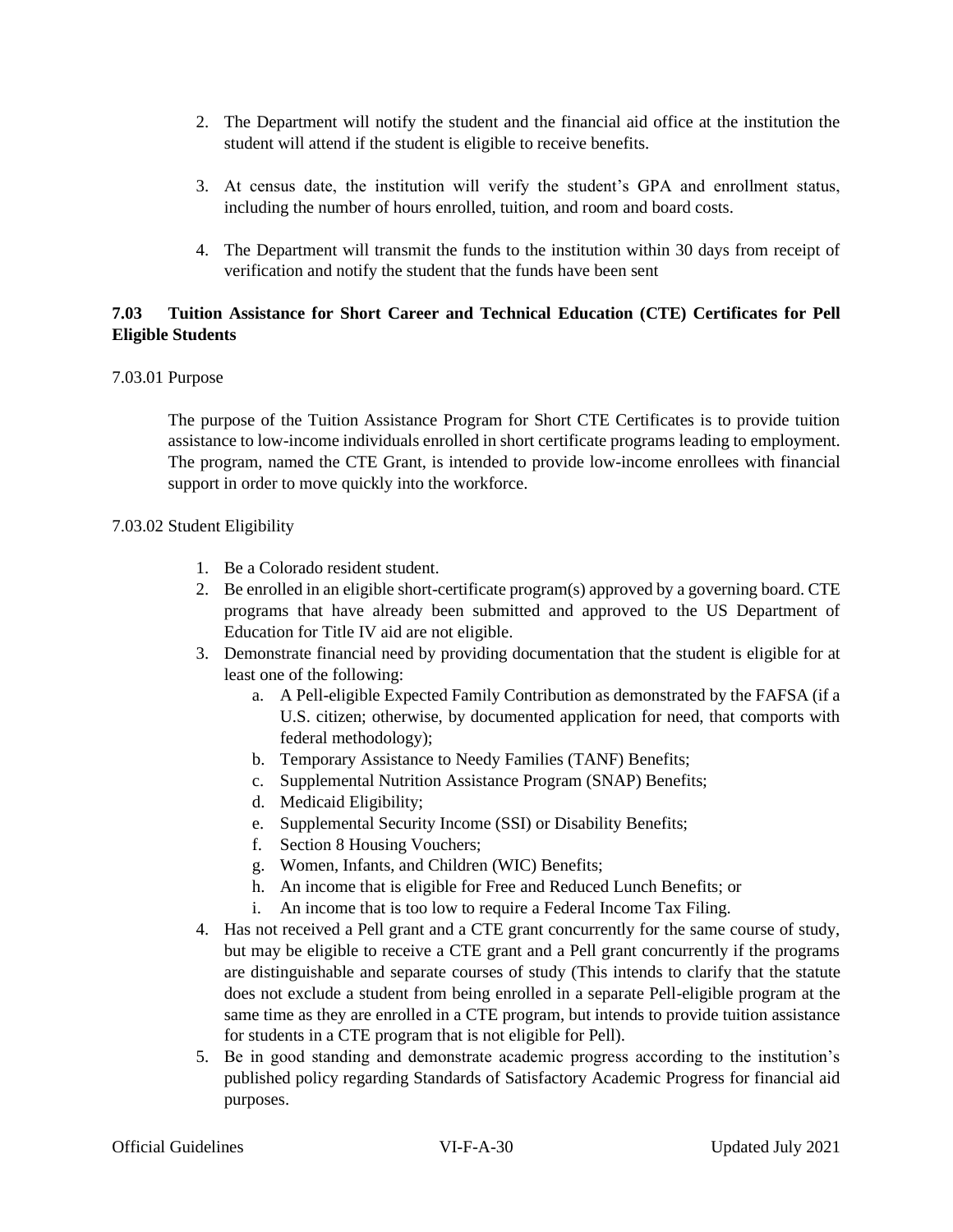## 7.03.03 Institutional Eligibility

Colorado Revised Statutes (23-3.3-1101) authorizes the Colorado Commission on Higher Education to allocate funding for tuition assistance to the following institutions offering CTE certificate programs that do not qualify for the federal Pell grant (subject to appropriations by the General Assembly).

Community Colleges

- Arapahoe Community College
- Colorado Northwestern Community College
- Community College of Aurora
- Community College of Denver
- Front Range Community College
- Lamar Community College
- Morgan Community College
- Northeastern Junior College
- Otero Junior College
- Pikes Peak Community College
- Pueblo Community College
- Red Rocks Community College
- Trinidad State Junior College
- Colorado Mesa University

## Local District Colleges

- Aims Community College
- Colorado Mountain College

Area Technical Colleges

- Emily Griffith Technical College
- Pickens Technical College
- Technical College of the Rockies

## 7.03.04 Award Limitations

Students who meet the criteria in 7.03.04 enrolled in eligible CTE Certificate programs may be awarded the CTE Grant to offset tuition, fees, and course materials. In FY 2021-22, the maximum award is equal to the maximum Pell grant award of \$6,495.

Institutions should prioritize first-time recipients to encourage timely completion. However, the program is not limited to only first-time recipients or to students enrolled in a single, eligible certificate program.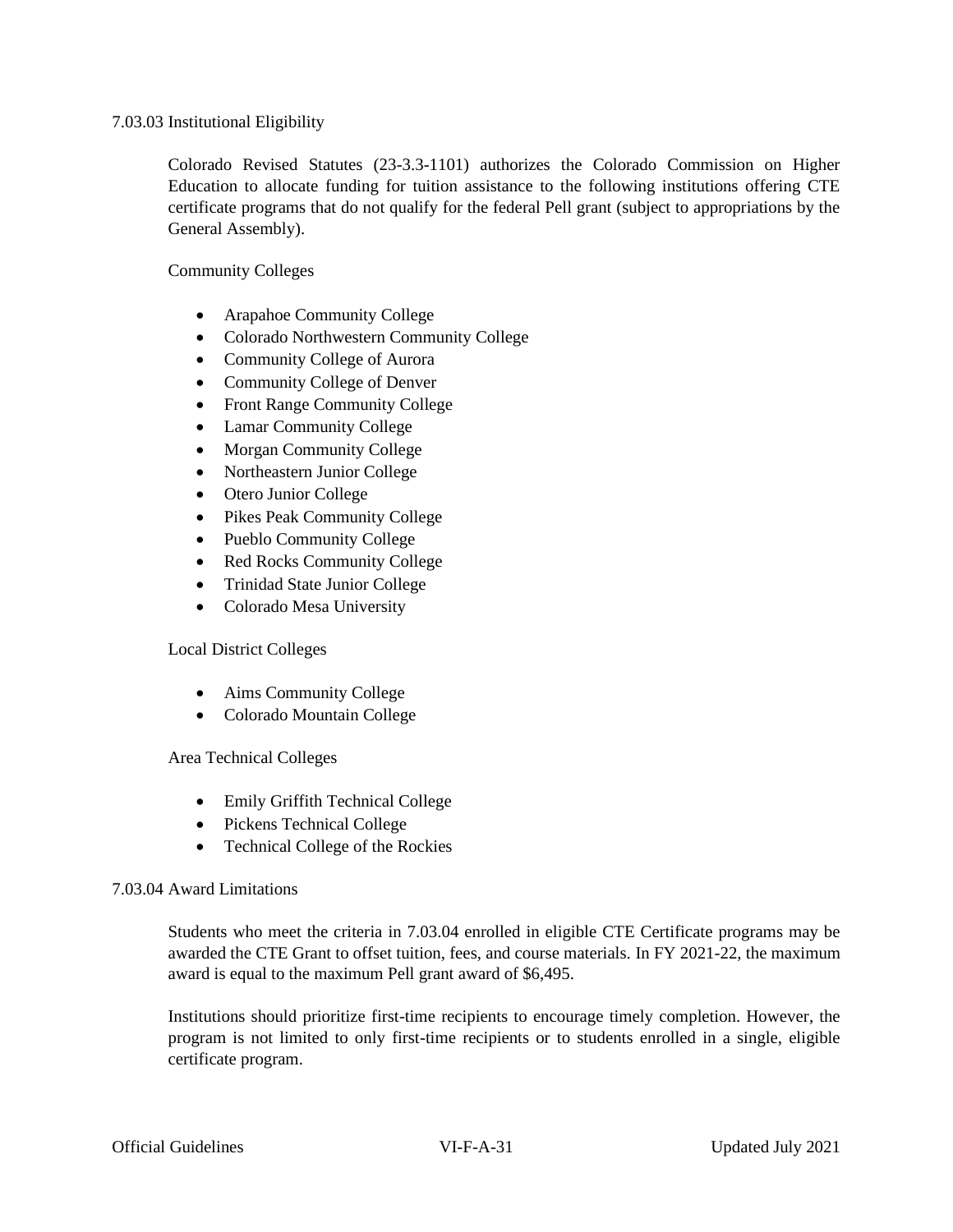#### <span id="page-31-0"></span>**8.00 ALLOCATION OF FUNDS**

#### **8.01 Role of the Commission in the Allocation Process**

The Colorado Commission on Higher Education is responsible for establishing and approving the financial aid allocations each fiscal year. The Department, in consultation with the governing boards, will define and use the established allocation methodology to distribute the state financial aid dollars appropriated for the fiscal year to institutions that meet the eligibility criteria for participation in Colorado's financial aid programs.

#### **8.02 Eligibility to Participate**

Institutions must be approved by the Commission to participate in the Colorado State financial aid program. Previously approved institutions maintain their eligibility to participate in Colorado's state financial aid programs as long as there is no change in the institution's legal status and the institution is in compliance with DHE's policy and guidelines.

Private vocational (proprietary) schools that undergo a change of ownership or control automatically lose their eligibility to participate in state-funded student assistance programs. Institutions under new ownership must apply to participate in Colorado student aid programs and meet the conditions for new institutions.

Private vocational (proprietary) schools that are purchased by an owner that is operating another institution currently participating in the Colorado state financial aid program and which is in good standing (i.e., meets all the compliance standards) may maintain eligibility at the current allocation level. To meet the requirement, the institution under change of ownership will submit an application and file an audit report prior to the next allocation.

New institutions that are approved for participation will be allocated pilot funding in their initial year of participation. New institutions that meet the performance measures for a successful first year implementation will fully participate in year two.

#### **8.03 Allocation Process**

The Department allocates need-based, merit, work-study, and the federal matching program dollars to participating institutions following the established methodology.

Need-based grants are allocated based on section 5.01.05.

Work-study dollars are allocated based on the financial need of enrolled, resident undergraduate students who are reported on the SURDS financial aid file. Only needy students (Pell-eligible EFC) are included in the allocation.

Merit-based programs are distributed based on institutional enrollment following the eligibility parameters in DHE's Financial Aid Policy.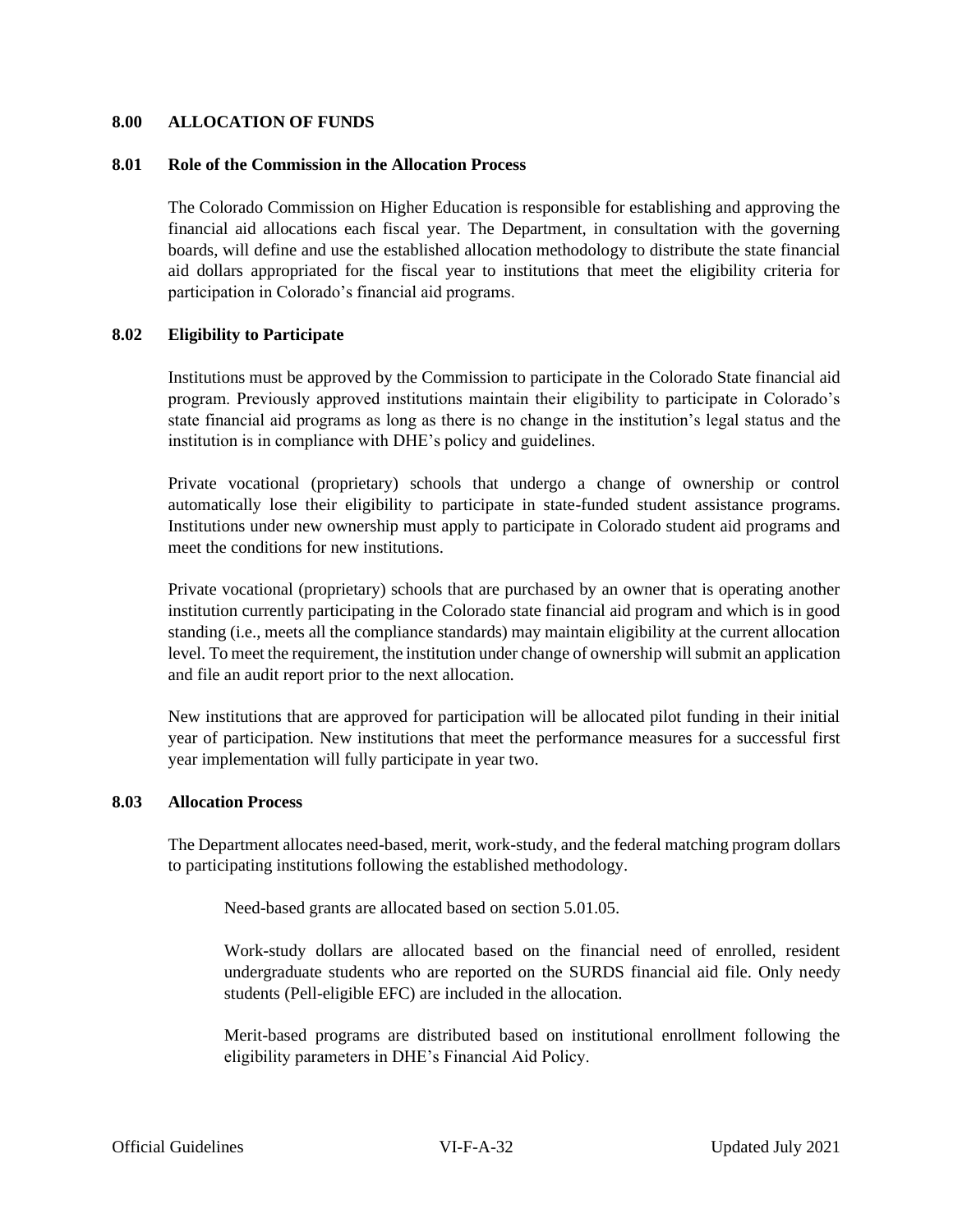CTE grants are allocated based on completions in eligible CIP codes at participating institutions.

All other state financial aid programs are awarded directly to individual students.

At its June meeting, the Commission approves the next fiscal year's allocation, noting that the institutional allocations are subject to adjustment for under-utilization or penalties for failure to comply with DHE policy.

Institutions close the prior year's fiscal allocation process by submitting the required accounting documents/final reports and return any under-utilized funds. The Department adjusts the approved allocation by the amounts underutilized, reverted and penalties incurred for non-compliance.

<span id="page-32-0"></span>The Department releases the Allocation Notices to the institutions.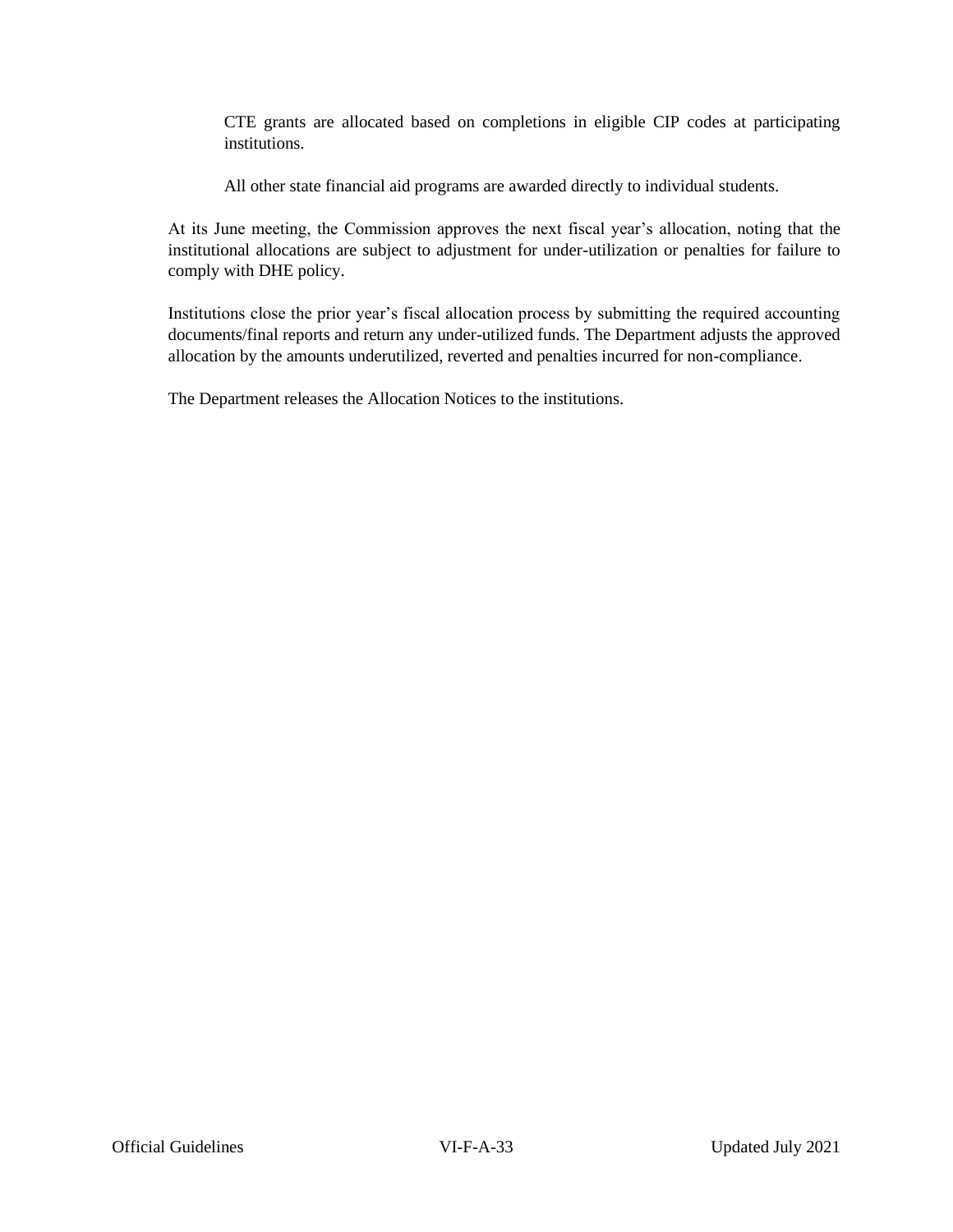## **9.00 ACCOUNTING, RECORD KEEPING, AND REPORTING**

## **9.01 Accounting**

Accounting and record keeping activities provide accurate documentation of the use made of state funds and of the basis for program decisions. Such records are needed for documentation, audit, planning, and guidance for new or replacement personnel.

#### 9.01.01 Fund Management Policies

Accounting activities provide an orderly flow of funds into the institution and to students, and provide the controls necessary to assure compliance with the following requirements:

- Funds allocated to the institution for state-funded student assistance shall be used only for direct aid to students and awarded in accordance with DHE policy guidelines.
- Program expenditures shall not exceed the dollar amount authorized for the institution as specified in Official Allocation Notices. If reductions are necessary during a fiscal year, institutions are obligated to repay any amount of that reduction that was previously paid.
- Institutions shall maintain separate accounting records for each state-funded student assistance program (i.e., line item listed on the Allocation Notice).
- When the Federal Government cancels government subsidized loans (e.g., Health Professions Loans), any amounts recovered for the state share of the cancelled loans shall be returned to the loan fund to make new loans to students.
- When the Federal Government cancels federal Nursing Loans, any amounts recovered for the state share of the cancelled loans shall be returned to DHE for deposit into the State Treasury if the institution does not actively participate in the loan program. If the institution is an active participant, the amounts recovered shall be returned to the loan fund to make new loans to students.

If an audit discloses that an institution does not adhere to these policies, it may incur penalties ranging from one-year suspension to permanent ineligibility to participate in state funded financial aid programs (penalty for failure to comply with the policy that funds allocated to the institution for state-funded student assistance shall be used only for direct aid to students).

## 9.01.02 Allocation Period for State-Funded Student Assistance Programs

The fund allocation period for all state-funded student assistance programs is determined by the fiscal year of the State of Colorado, July 1 through June 30. All state-funded student assistance expenditures (e.g., grants, scholarships, and loans), or services are performed (e.g., work-study) should be charged to the fiscal year in which funds are allocated. The state financial aid regulation conforms with federal student assistance expenditures regulations.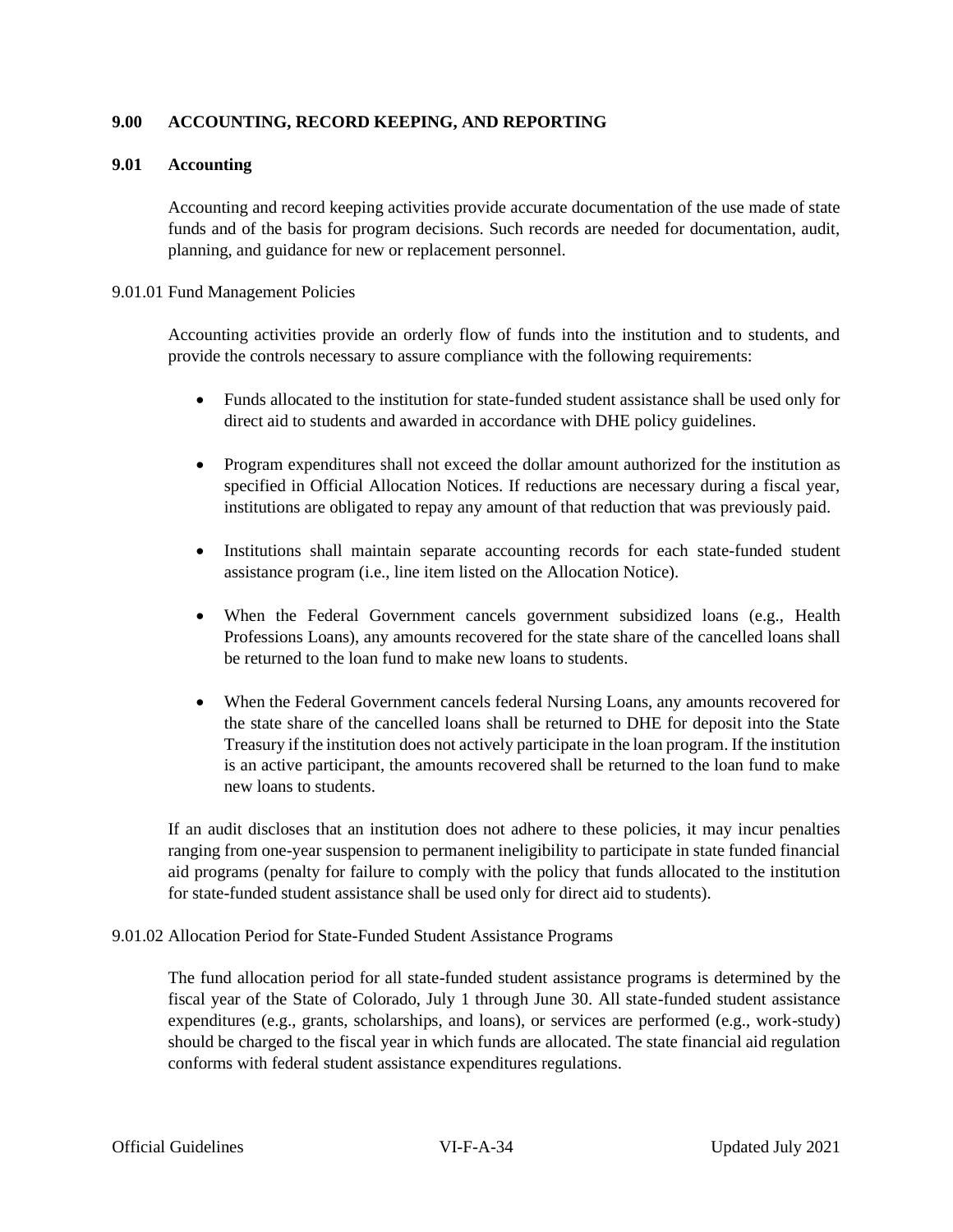#### 9.01.03 Disbursement of Allocated Funds

For disbursement of Colorado financial aid funds, state institutions shall be identified as those participating on CORE. Institutions that do not participate in the CORE system – local district colleges, area vocational-technical schools, private colleges, and proprietary schools – shall be classified as non-state-supported institutions.

A. Disbursement Procedures for State Institutions

- 1. In August, DHE will transfer to state institutions, via wire transfer or Intergovernmental Payment Voucher (IT), fifty percent (50%) of the financial aid allocation for that year.
- 2. In November of each year, an institution will submit a mid-year utilization report and, if necessary, a request for adjustment to decrease the total amount of financial aid allocation for a particular financial aid program (e.g., Need-based, Merit, Work-Study).
- 3. In December, DHE will transfer to state institutions, via wire transfer or Intergovernmental Payment Voucher (IT), forty-five percent (45%) of the financial aid allocation.
- 4. On April 15, the institutions will submit the April Utilization Report.
- 5. The Department will transfer the balance of the financial aid allocation to the institutions who submit the April Utilization Report. The final transfer will occur after DHE has reviewed the financial aid utilization report.
- B. Disbursement Procedures for Non-state-supported Institutions
	- 1. During the first quarter of the fiscal year, August through September, nonstate-supported institutions may submit a quarterly disbursement request from DHE listing the amount expended on the Request for Payment Form [CCHE-C-4]. This amount may be up to a maximum of 50 percent of the institution's total allocation for that year. The Department will transfer funds to non-state-supported institutions by issuing a state warrant payable to the institution.
	- 2. In the third quarter of the fiscal year, i.e., January through March, nonstate-supported institutions may submit monthly or quarterly disbursement requests to DHE using the Request for Payment Form. The amounts of the third quarter requests may total 95 percent of their annual allocation (minus any funds disbursed in the first quarter). The disbursement request must be for expended funds. The Department will transfer funds to nonstatesupported institutions by issuing a state warrant payable to the institution.
	- 3. On April 1, DHE may reduce allocations of any non-state-supported institution if the request for funds filed on or before March 30 do not meet the 95 percent utilization level.
	- 4. In the fourth quarter (April 1 to June 15), a non-state-supported institution may submit monthly or quarterly requests for payment using the Request for Payment Form for the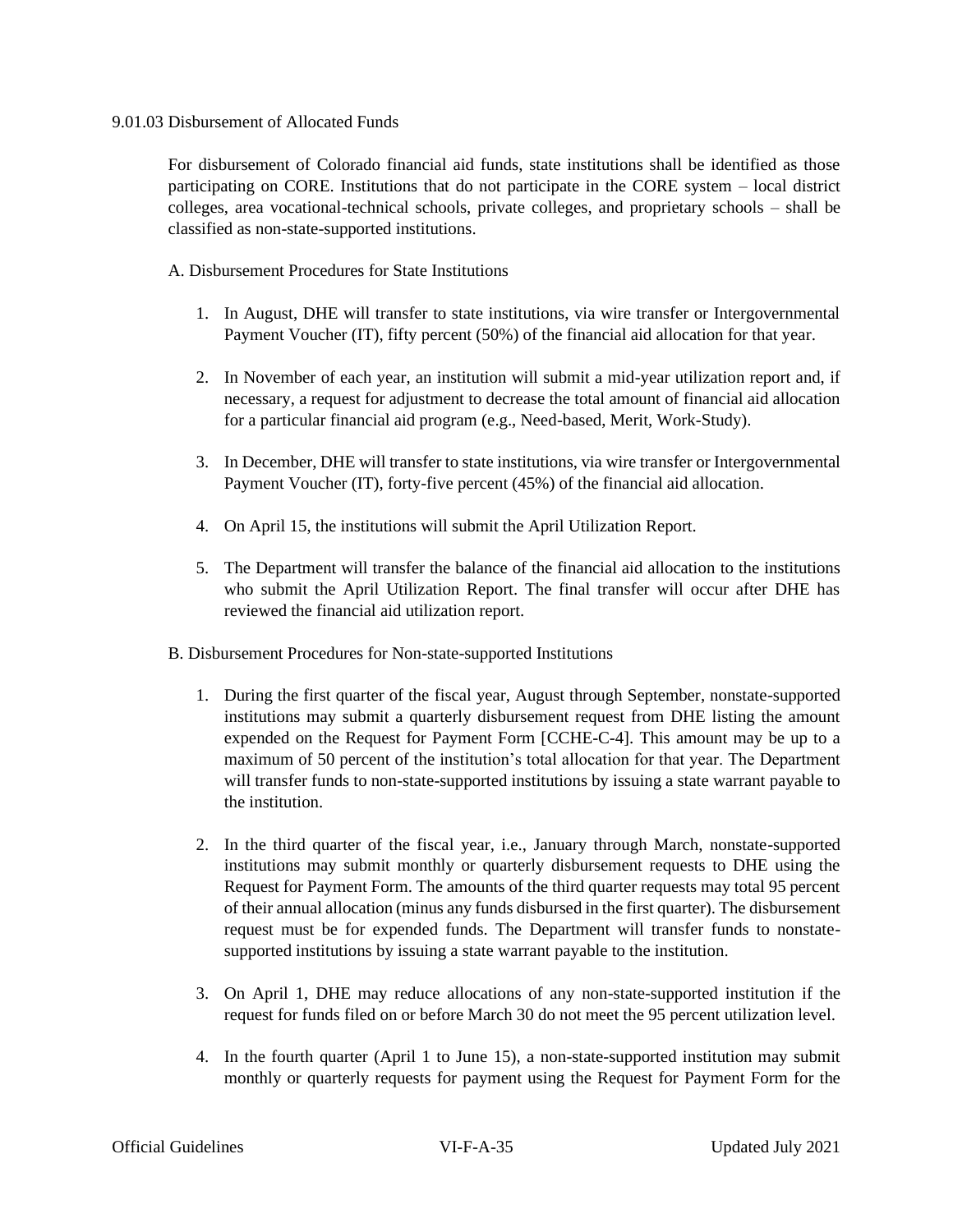balance of its allocation. DHE may reallocate any allocation balances that are not requested by June 15.

#### 9.01.04 Adjustments to Allocations

The Department recognizes that an institution may not be able to fully utilize their allocation because of variations in student enrollment. To ensure that the maximum amount of financial aid reaches students, DHE allows institutions to request and adjustment in their allocation in November and April of each fiscal year. An institution's state financial aid allocation may be adjusted in two ways: (1) releasing (de-obligating) need, merit, and work study funds, or (2) increasing need, merit, and work study funds by requesting supplemental funds.

If an institution receives a refund when a student withdraws or does not claim warrants, the institution must return the excess funds to DHE unless these dollars can be re-awarded to other students within the current fiscal year. If this is not possible, institutions must return the funds to DHE by July 15. Such funds shall not be retained by the institution nor expended in the following fiscal year.

Categorical program funds (e.g., Dependents Tuition Assistance grant, nursing scholarships) are awarded to individual students. Consequently, an institution may not re-award declined awards to other applicants. The institution shall return unused funds to DHE as soon as the situation is identified. There are no penalties for returning these funds. However disbursed dollars must be returned to DHE as soon as possible but before June 30.

Institutions shall submit the Request for Adjustment Form [CCHE-C-5] to release funds or request additional funds. The Department may reallocate released or surplus financial aid funds on December 15 and May 1.

To ensure timely redistribution of released funds, DHE has established two dates to submit release requests: November 15 and April 15. However, an institution may submit a form whenever it is apparent that the institution will not fully utilize its allocation. Institutions that release unused funds after April 15 may be penalized. If an institution has submitted a corrective action plan to remedy the cause for penalty, that penalty amount may be negotiated with DHE.

## Adjustment by Requesting Additional Funds

Institutions may request additional dollars by filing the Request for Adjustment Form*.* The request must be accompanied by (1) a Utilization Report, showing current expenditures for all state-funded student financial assistance programs and (2) a short statement justifying the increase.

Institutions are expected to file a request in November and April if they wish to be considered for an adjustment.

## 9.01.05 Utilization

Institutions are expected to have committed (i.e. identified eligible students and reserved funds for them) at least eighty percent (80%) of their fiscal year allocation prior to November 15. If those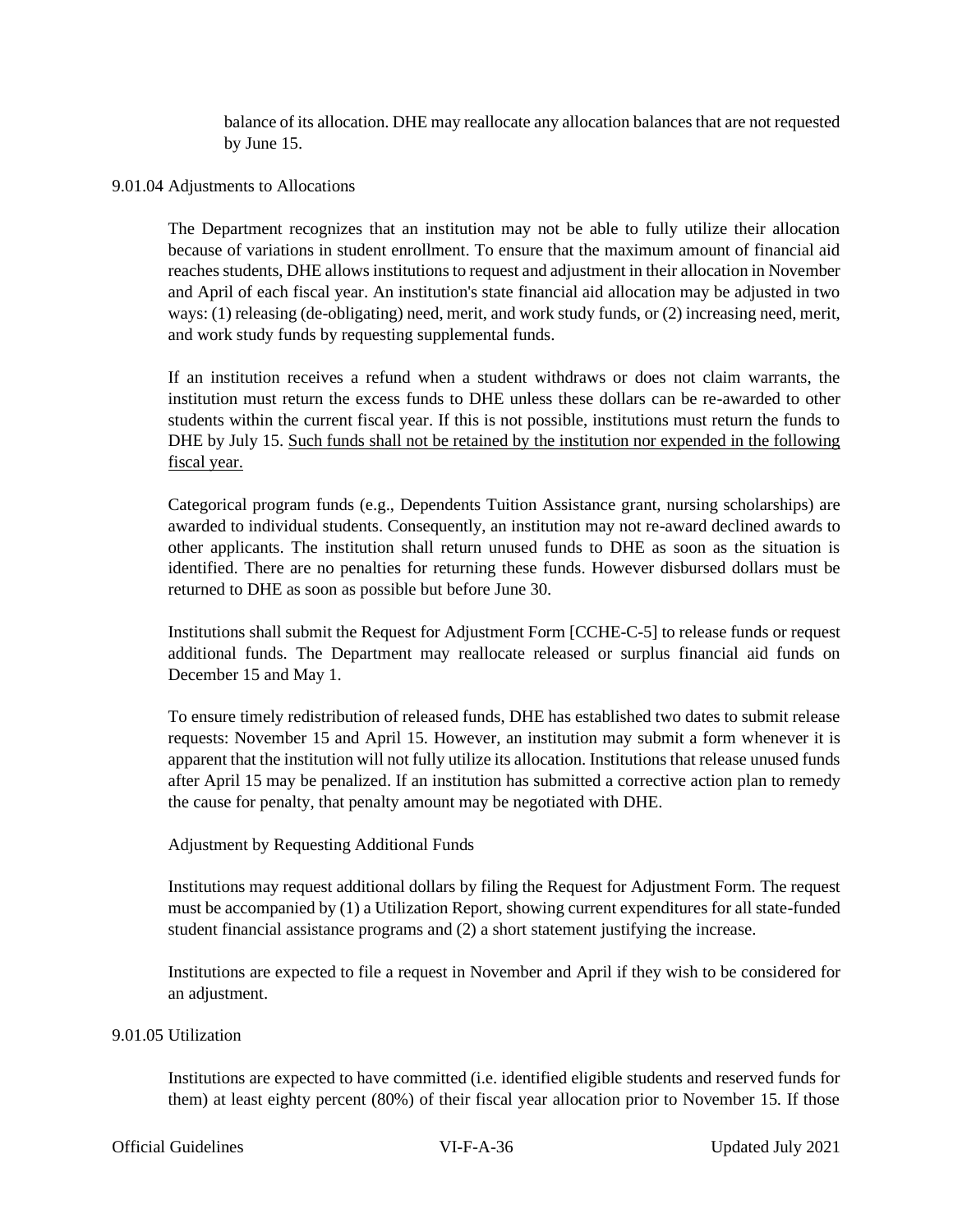funds have not been committed, the institution is expected to release the excess funds on that date per 9.01.04.

Institutions are expected to have disbursed at least ninety-five percent (95%) of their fiscal year allocation by April 15. If those funds have not been disbursed, the institution is expected to release the excess funds on that date per 9.01.04.

Institutions are expected to have utilized (i.e. expended funds to students) at least 95% of their April 15 adjusted allocation at fiscal year-end. If an institution fails to utilize 95% of those funds, the institution will be subject to a penalty and reduction of funds, unless special circumstances warrant an exception to the penalty.

Failure to Utilize Funds

Under DHE's Financial Aid Policy, an institution's eligibility is evaluated annually using specific performance measures (Section 2.02). A critical criterion is sound accounting management of the funds.

The Department may adjust the base allocation of any institution that fails to award/disburse at least 95% of its financial aid allocation by April 15, as reported in the April utilization report. The adjustment will be applied individually to the merit allocation, the need-based allocation and the work-study allocation for the current fiscal year and the succeeding year allocation. The Department may reallocate the unutilized funds to any institution that requests additional funds for these programs but the reallocation is a single year allocation.

Institutions that return funds to DHE in excess of five percent (5%), of the amount reported on their April utilization report or in excess of \$10,000, whichever is greater may be subject to a penalty in addition to a reduction in the base allocation. The penalty will equal the unused percentage of the previous year's allocation applied to the following year's allocation. An amount equal to the calculated penalty/reduction will be encumbered by DHE and will be unavailable to the institution until the process to recover funds is satisfactorily completed.

Institutions that revert funds to DHE for a previous year's under-utilization or failure to return unutilized funds will be subject to a reduction and a penalty. The institution's base allocation will be reduced by the amount reverted and adjusted by a 25 percent penalty on the balance of the allocation.

Funds returned by students for the previous fiscal year after that year's close must be returned to DHE within thirty (30) days of the student's date of withdrawal. Institutions not returning these funds within the thirty (30) days will have the following year's allocation reduced by a corresponding amount.

The Department will inform the institution prior to August 15 of the adjustment in the allocation. The Chief Financial Officer has the exclusive authority to review any appeals for relief for extenuating circumstances and DHE's decision is final.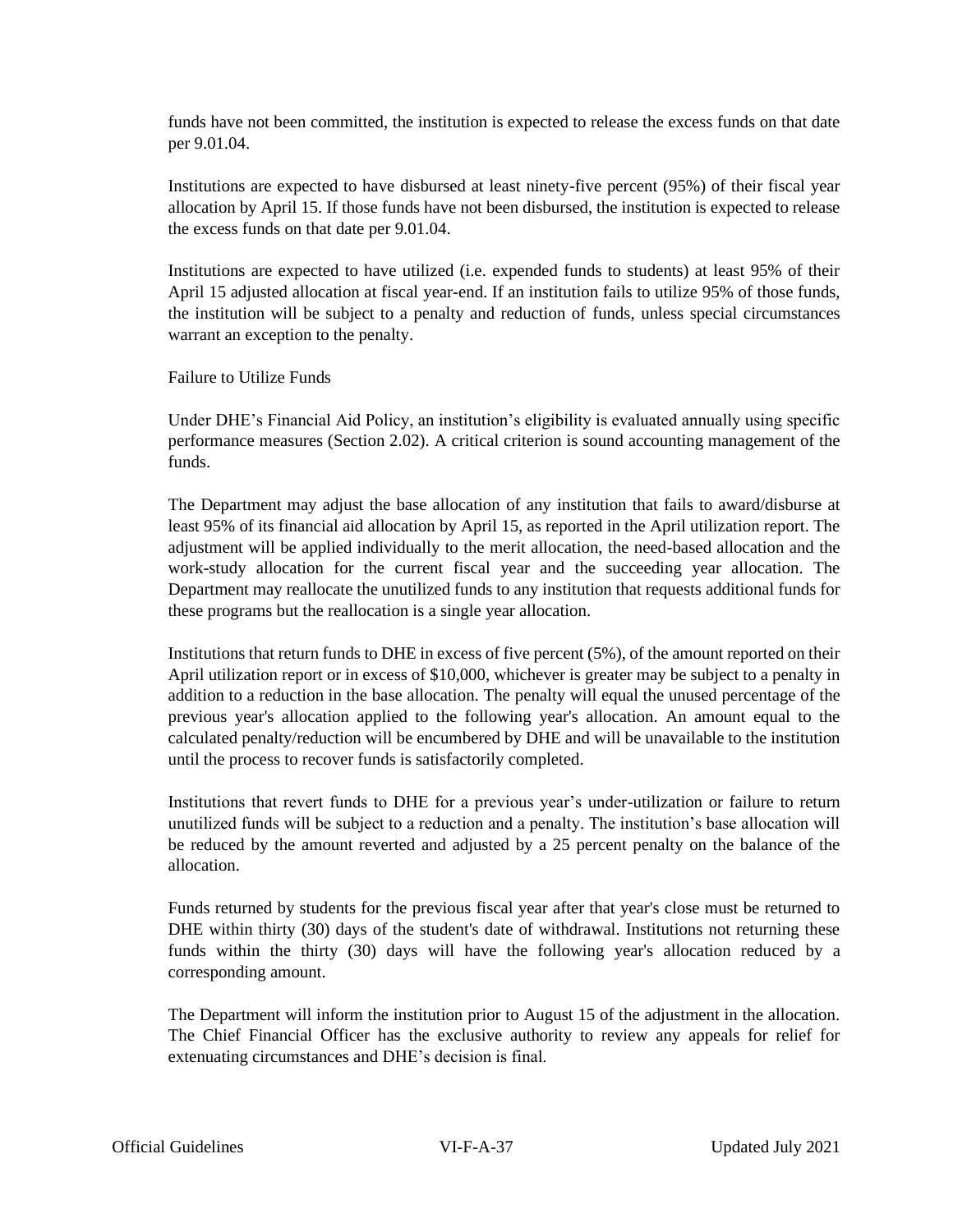Exceptions to the Penalty and Reduction of Funds

Under special circumstances, an institution may request an exception to the penalty and subsequent reduction in program allocation. Such appeals will be considered only in cases where circumstances causing the under-utilization occurred were beyond the control of the chief executive officer of the institution. Institutions must file the appeal for the penalty by September 1 and address the appeal letter to the Director of Financial Aid.

Process to Re-Qualify for Full Allocation Status

Institutions subject to a penalty and reduction in funds are responsible to correct the circumstances immediately. Institutions not following the process outlined below will be ineligible to participate in the Colorado state funded financial aid program.

Institutions will submit a corrective plan that includes the following:

- Full description of institutional policies and practices.
- An explanation of the current administrative procedures for the program(s) that was associated with the penalty.
- An explanation of what caused the funds to be returned as under-utilized.
- Explanation of the institutional procedures and actions to ensure that noncompliance will not reoccur.
- Evidence that the plan and procedures are implemented.

The Department will inform the institution if the plan is acceptable within 30 days of the date that DHE receives a complete set of required documentation and indicate if the plan releases any encumbered funds. Acceptance of the plan does not entitle an institution to recover penalties or reductions in allocations.

In addition, any institution incurring penalties will be required to be audited annually for two years to determine if the corrective plan is working. The Department will confirm in writing when this condition is met.

## 9.01.06 Disbursement of Funds by an Institution

All Colorado Work-Study earnings must be disbursed by check, similar negotiable instrument, or by direct deposit to accounts controlled solely by the student. Failure to release work-study payments to student will result in immediate suspension of the institution.

Non-work-study funds may be disbursed to students by:

- Transfer from a student aid account to student accounts, tuition accounts, housing accounts, etc. (e.g., from the Colorado Student Grant account to the tuition,
- Income account in the student's name);
- Issuance of one check which identifies individual program amounts; or,
- Issuance of individual checks for each program.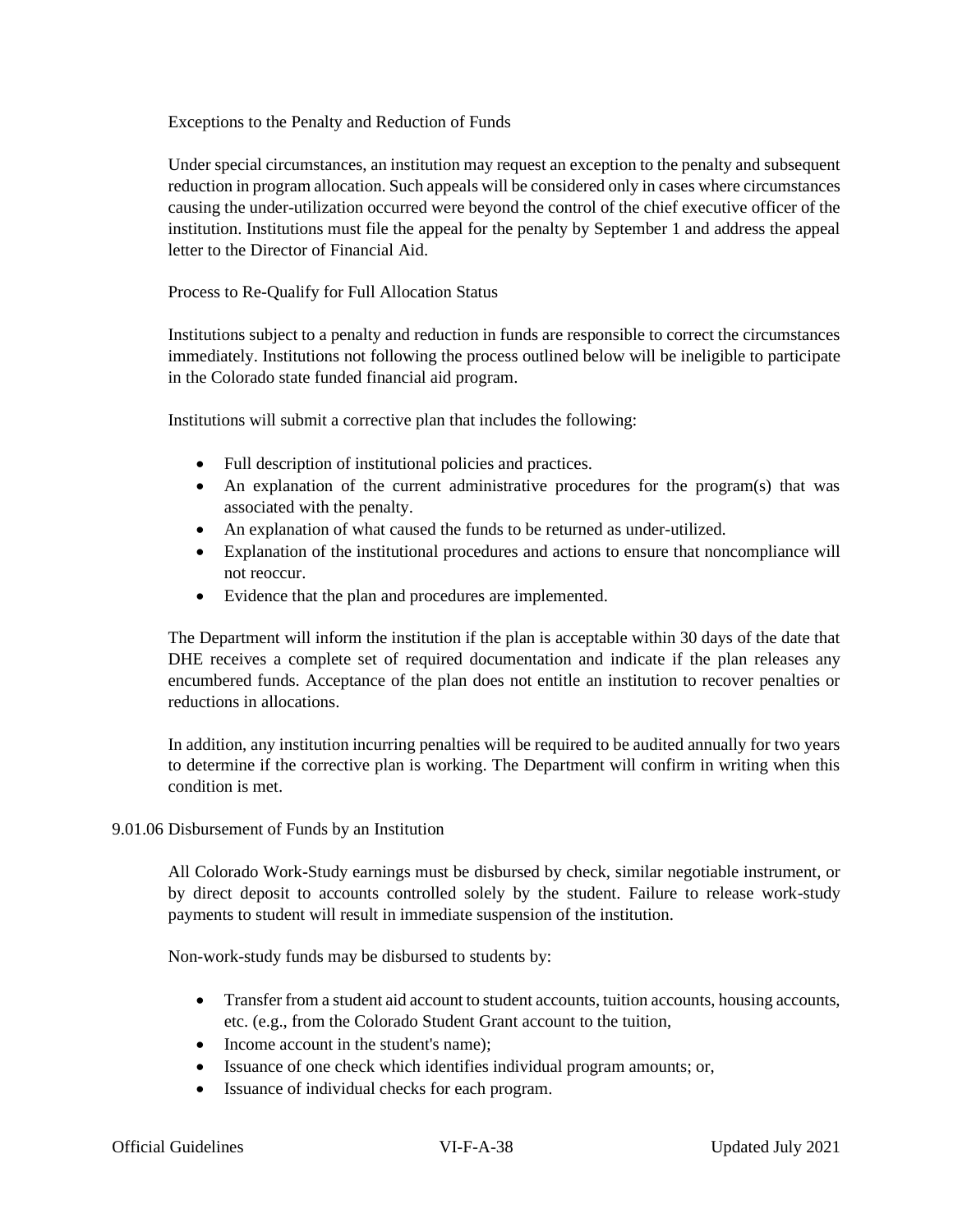Regardless of the method of disbursement used, accounting records must reflect disbursements by specific program to individual students.

9.01.07 Student Repayment of State Funds

When it has been determined that a student owes a repayment of state funds, the institution shall:

- Bill the student according to institutional policy.
- Exercise due diligence in collecting overdue repayments using follow-up procedures such as prescribed in the federal Perkins Loan regulations, including the use of a collection agency.

Student repayments of current fiscal year financial aid grants are to be returned to the student aid accounts and used for awards to other students in that same fiscal year.

Repayments received after the fiscal year shall be returned directly to DHE. Such funds shall not be reverted, retained, nor expended by the institution.

If an overpayment of grant funds to students is due to institutional error and is discovered in the current fiscal year, the total amount must be returned to the grant account as soon as known and used to make awards to eligible students in that fiscal year.

If overpayments are discovered in a succeeding fiscal year, the total amount must be returned to DHE for deposit into the State Treasury. Final reports submitted to DHE are not required to be revised to reflect repayments received after the reports have been filed.

Students are ineligible for future Colorado financial aid consideration until repayment has been completed.

## **9.02 Record Keeping**

Schools must retain all required records for a minimum of three years from the end of the award year for which the aid was awarded and disbursed. Records related to FFEL and Direct Loan borrowers must be kept for three years from the end of the award year in which the student last attended. Federal Perkins Loan repayment records must be kept for three years from the date on which the loan was assigned to the U.S. Department of Education, cancelled, or repaid. The required record retention period may be extended if an institution has unresolved audit findings, in which case the institution must retain all records until DHE receives written confirmation that all audit findings are resolved. The Department shall confirm that records are no longer needed for the specified period.

## 9.02.01 Accounting Records

Accounting records (electronic or paper) must be auditable and must provide documentation of compliance with the Department of Higher Education's policy. Such records shall include:

• Copies of all Official Allocation Notices;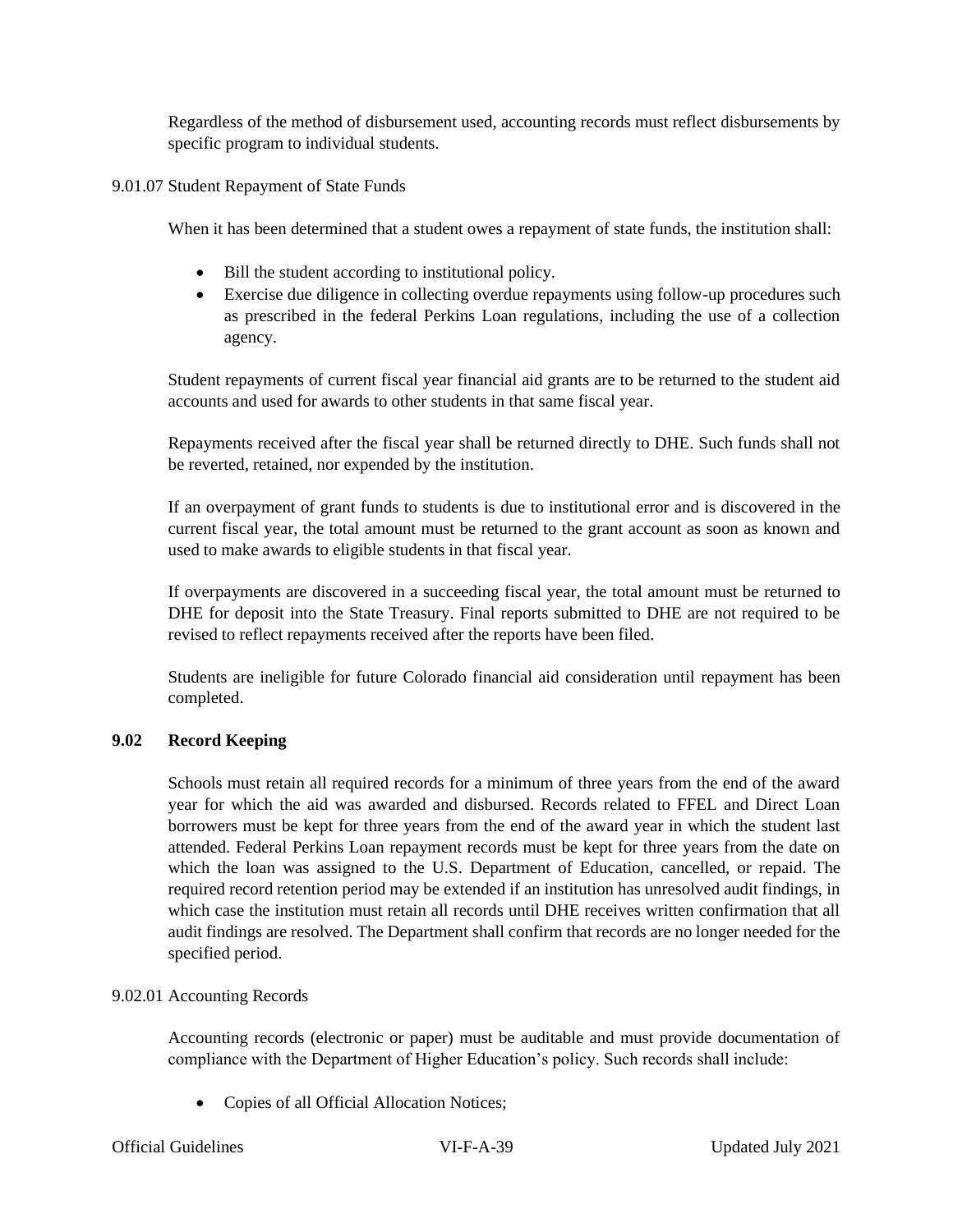- Copies of reimbursement documentation;
- Vouchers, cancelled checks, or appropriate transfer documents showing disbursements to students; and
- Ledger and subsidiary records reflecting separate accounting records for each state-funded student assistance program.

## 9.02.02 Program Policy Records

Program records document the basis for decisions as well as policies. Such records should be maintained and readily available to the financial aid office. Such documents should be organized in a document such as a policies and procedures manual (electronic or paper), and should include the following:

- Documentation of the basis for the amounts of the various components of each year's standard student budget;
- The institution's Packaging Policy in effect in a fiscal year;
- The institution's Satisfactory Academic Progress Policy in effect in a particular fiscal year.
- The Student Aid Refund Policy in effect for the fiscal year;
- Official Allocation Notices for the fiscal year.

## 9.02.03 Student Records

A school must maintain all required records in a systematically organized manner. Unless a specific format is required, a school may keep required records in hard copy, optical disk, microform, CD-ROM, computer file, or other media formats. All other record information, regardless of the format used, must be retrievable in a coherent hard copy format (for example, an easily understandable printout of a computer file) or in a media format approved by the U.S. Department of Education.

Individual student records must be maintained for all enrolled students who file an application for student aid or receive any award from the state-funded student assistance programs. These records should be readily available to the financial aid office and contain the following:

- Proof of application.
- Need analysis documentation.
- Documentation for all cases in which professional judgment is exercised.
- Student information required for the Student Unit Record Data System (SURDS) report.
- Record of disposition, including an award notification and student acceptance letters or forms. While record of award notifications and student acceptance letters must be maintained, copies of award notifications and student acceptance letters are not required.

All student records must reconcile with accounting records and contain documentation of revised award amounts.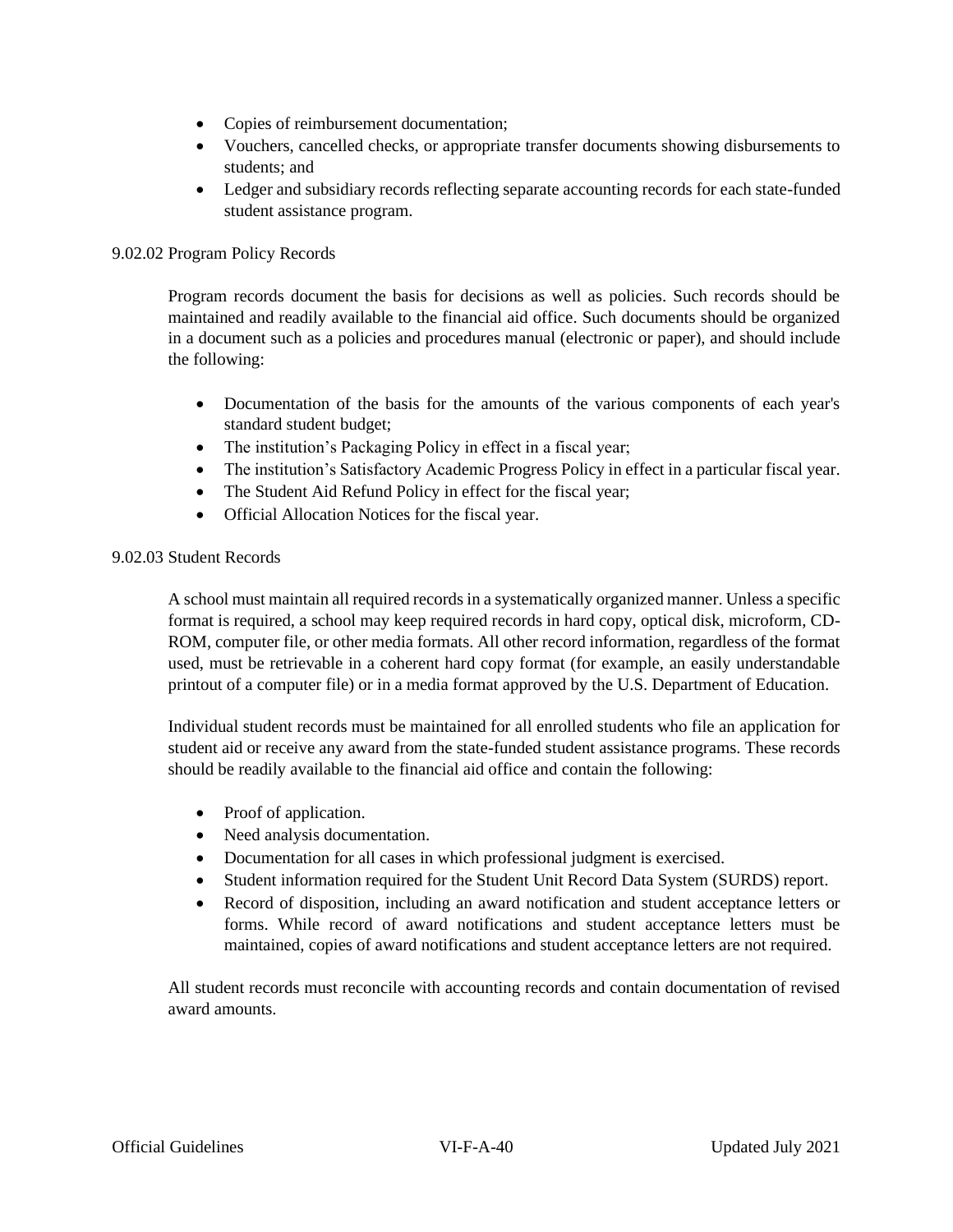## **9.03 Reporting**

To comply with DHE's policy, an institution must file the required reports to maintain eligibility to participate in the state-funded financial aid program. These requirements must be met to provide adequate documentation of the use of the state funds for purposes of auditing and of reporting to the legislature. Failure to submit required reports on a timely basis may result in reduced allocations or termination of eligibility to participate in the state-funded student assistance programs.

A. Report of Utilization

This report is to be submitted by all institutions and will be used to report adjustment to allocations. The report must be submitted to the DHE Office by November 15 and April 15.

B. Fiscal Report of Expenditures

This report must be submitted by all institutions on or before July 15. This fiscal report shall verify the amounts of state-supported student financial aid expended by the institution and be used to support the information submitted in the Student Unit Record Data System (SURDS). The fiscal report is subject to the regular audit requirement and is auditable upon demand.

C. Student Unit Record Data System (SURDS) Financial Aid File

<span id="page-40-0"></span>All institutions that receive state funds are required to submit the SURDS Financial Aid file. The report must be transmitted and received by DHE on or before September 15 for the prior fiscal year. Institutions that fail to comply with the SURDS data file specification and verification deadline will not be included in the next year's allocation